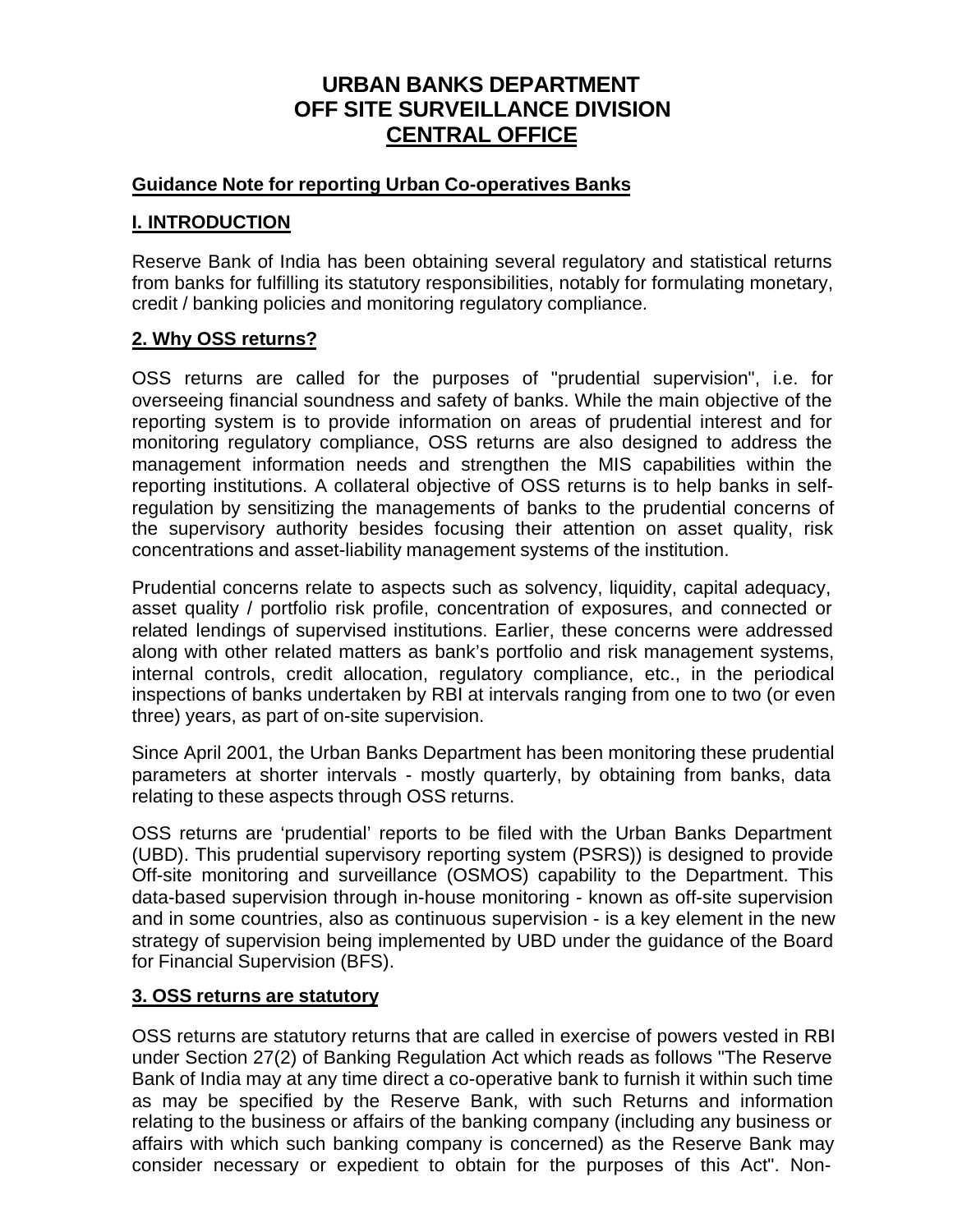submission of or wrong reporting in these returns attracts penalties as specified in Section 46 of the Act.

# **4. Introduction and Date of effect of OSS returns**

During the last few years the urban banking sector has registered a rapid growth. Large urban banks have diversified their activities into different areas of banking which calls for closer supervision of their activities. It has, therefore, been decided to introduce a system of Off-site Surveillance for large urban banks to supplement the on-site inspections in April 2001. Two tranches of returns were introduced for Scheduled Co-operative Banks. The reporting system became formally operative from the financial year 2001-02, with the filing of the first round of reports relating to the financial year ended 31st March 2001. Banks were required to submit next set of returns from  $30<sup>th</sup>$  September 2001 onwards, on a quarterly basis. Banks have to submit the returns in a floppy diskette along with a hard copy duly authenticated by an authorized official of the bank. The data submitted by banks are consolidated at the Regional office level and replicated at Central Office.

In order to strengthen the Off-site supervisory functionality, OSS returns have been modified and rationalized with the objective of increasing the breadth and depth of information being obtained from Urban Co-operative banks. The number of OSS returns have been condensed from 10 to 8.

# **5. Who should report?**

All Scheduled Primary Urban co-operative banks are required to file OSS returns on a quarterly basis by capturing the data in a floppy diskette. The required software is being made available to all the scheduled co-operative banks and the first set of returns pertaining to the quarter ended  $31<sup>st</sup>$  March 2004 should be submitted to the Regional office under whose jurisdiction the banks operate. This will be made applicable to large Non Scheduled Co-operative banks from the quarter ended June 2004. Other nonscheduled co-operative banks will be subsequently covered in a phased manner.

# **6. Reporting and Record keeping obligation**

The reporting under PSRS should be based on the reporting institution's books of accounts and other relevant records. Reporting banks are required to keep copies of the returns / reports and the detailed notes used in their preparation for a period of 3 years.

# **7. Returns submitted by banks to UBD**

In all 49 Returns are to be submitted to UBD by co-operative banks under this package. Application software being given to Urban Co-operative banks contain input forms for preparation and submission of all these returns.

# **FIRST TRANCHE**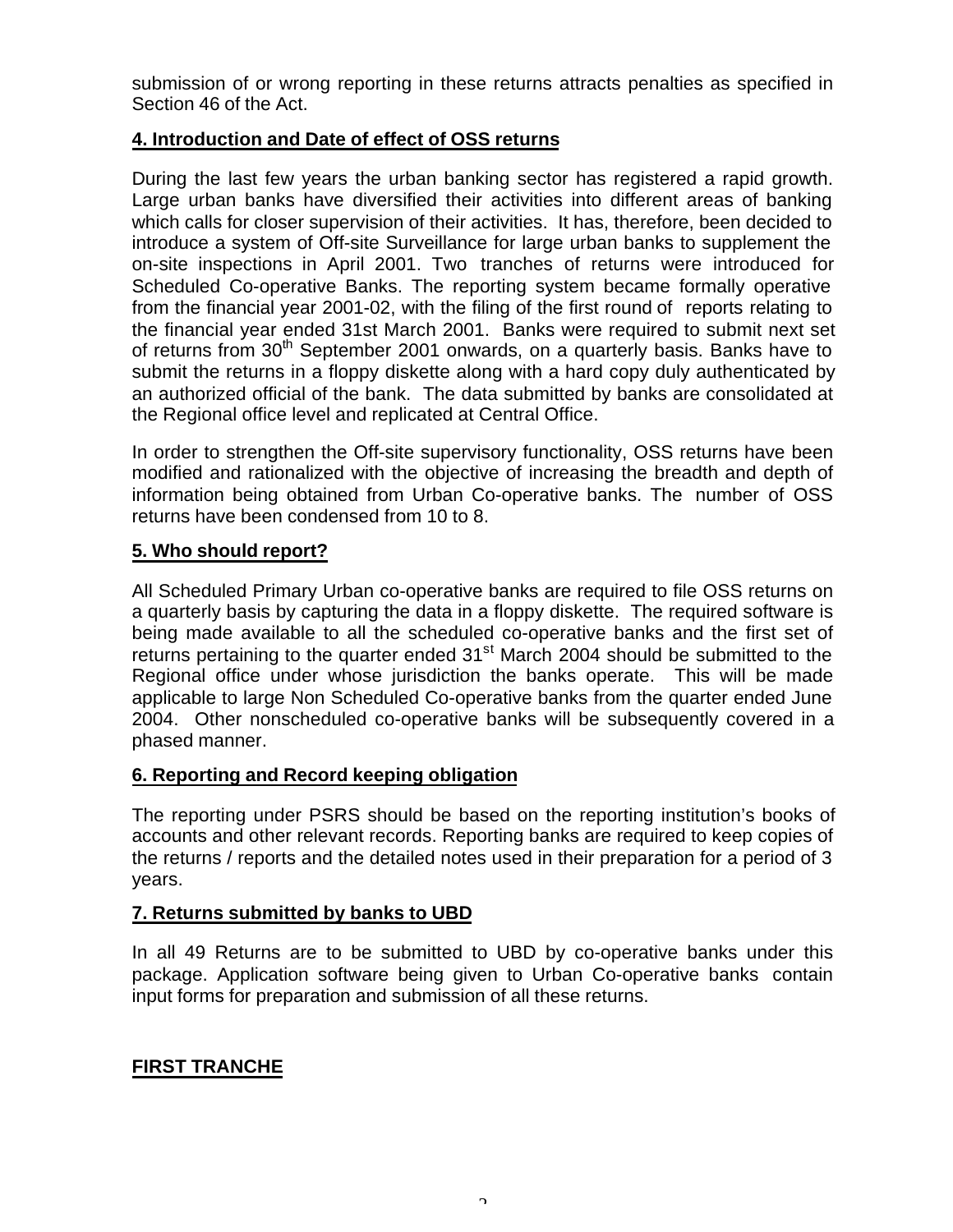# **OSS Returns**

| SI. No.        | Name of the Return                         | <b>Periodicity</b> |
|----------------|--------------------------------------------|--------------------|
| 1 <sub>1</sub> | <b>Statement on Assets and Liabilities</b> | Quarterly          |
| 2.             | <b>Statement on Earnings</b>               | "                  |
| 3.             | <b>Statement on Asset Quality</b>          | "                  |
| 4.             | <b>Statement on NPAs</b>                   | "                  |
| 5.             | Statement on segment/sector wise advances  | ,,                 |
| 6.             | Statement on connected lending             | ,,                 |
| 7 <sub>1</sub> | <b>Statement on CRAR</b>                   | ,,                 |
| 8.             | <b>Report on Bank Profile</b>              | Annual             |

# **8. Preparation and Submission of OSS Returns**

As indicated in the table above,7 out of the 8 OSS returns are required to be prepared at quarterly intervals, with reference to the financial position as on March  $31^{st}$ , June  $30^{th}$ , September  $30^{th}$  and December  $31^{st}$  of every year. The  $8^{th}$  Return, viz. Report on Bank Profile, being an annual return, should be prepared as on March 31<sup>st</sup> every year.

All OSS returns should be submitted within one month of the close of the relative quarter / financial year. However, if the returns relating to the quarter / year ended March 31<sup>st</sup> are based on un-audited financial position, a revised set of OSS returns should be submitted as on that date, within 3 weeks of completion of statutory audit As such, for the quarter / year ended March  $31<sup>st</sup>$ , banks may be required to submit 2 sets of OSS returns, in case the first set is based on un-audited figures.

### **9. Focus of OSS returns**

Returns 1,2 & 7 constitute one sub-set of PSRS - with return 1 contains information on financial position, Report 2 on profitability and Return 7 on Risk Weighed Assets and CRAR, based on which the financial performance and the capital adequacy status of the bank is monitored on a quarterly basis.

Returns 3 to 5 represent another sub-set on the asset quality, which contain reports on asset quality, movement of NPAs and segment wise distribution of impaired credit.

Return 6 contain details of connected lendings Besides the above returns submitted as part of 1<sup>st</sup> Tranche of OSS returns, one annual report, viz. Report on Bank Profile is to be submitted to OSS Division of UBD. Bank Profile contains data on portfolio structure, broad operational and organisational parameters of banks.

### **10. Bank categorisation for reporting**

For purposes of PSRS, reporting banks are put into four categories.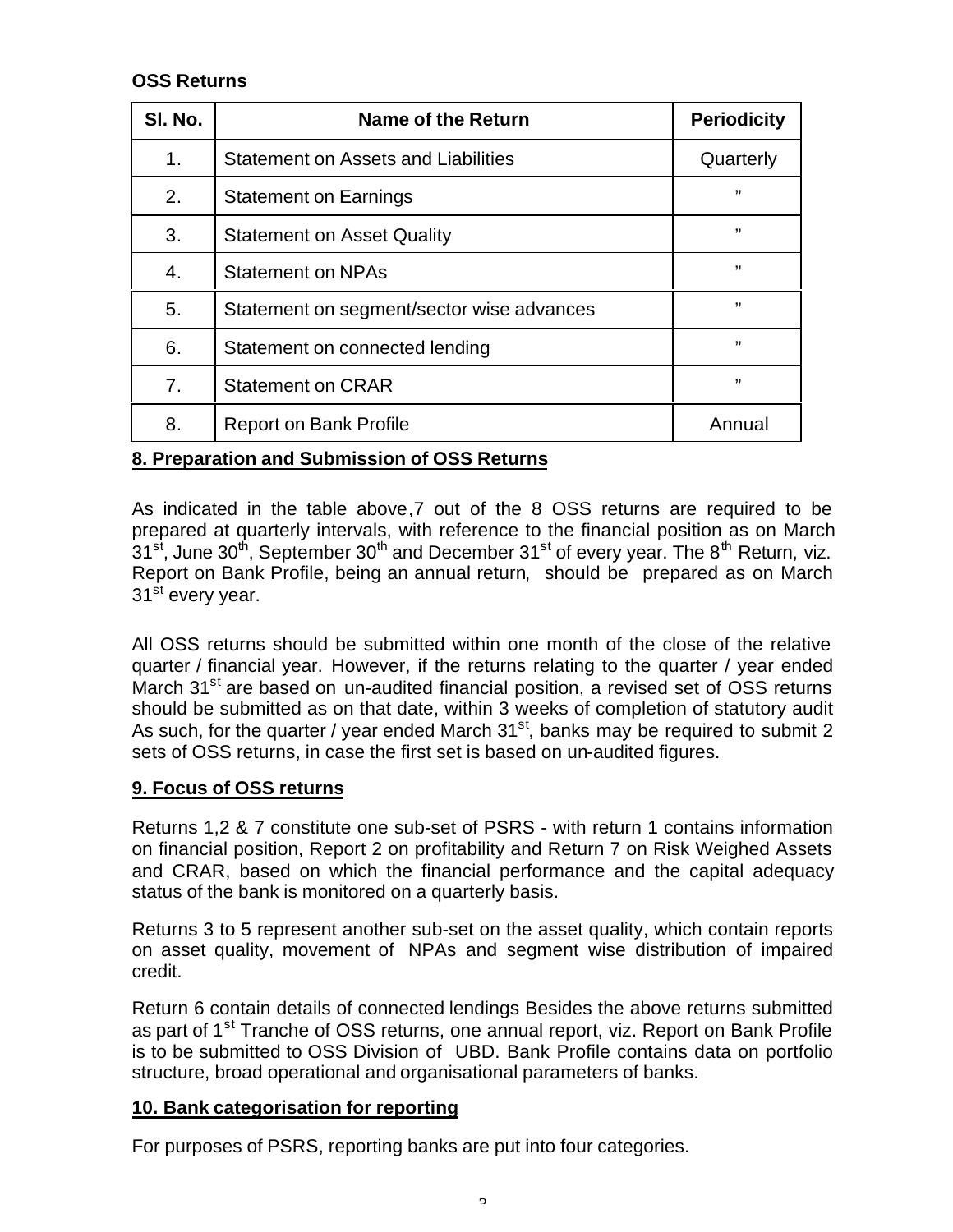Category A -- Scheduled primary Co-operative banks.

Category B -- Non Scheduled Co-operative banks having a deposit base of Rs.100 crore and above.

Category C – Non Scheduled Co-operative banks with a deposit base of Rs. 50 crore and above but less than Rs 100 crore.

Category D – All Other Non scheduled UCBs.

# **11. Who should file the returns?**

OSS returns should be filed with UBD, duly certified by the CEO of the bank, jointly with another authorized Official, whose signature has been registered with Reserve Bank or by a senior management official, authorized by the CEO (normally by a person in charge of the regulatory reporting and compliance function of the bank).

# **12. Where to file or mail OSS returns?**

OSS returns should be forwarded to the Officer-in-Charge, Urban Banks Department of the Regional office of Reserve Bank of India under whose supervisory jurisdiction the reporting bank falls and submits other statutory returns.

It may be noted that RBI attaches utmost importance to this reporting system and expects banks to submit the returns to UBD correctly compiled and within the prescribed time. To this end, banks may designate and authorise one-or two- senior official/s who would be responsible for the correct compilation and timely submission of these returns and who would be fully responsible for the information furnished therein. Such Authorised Reporting Official/s (ARO/s) would have to interact with the officials in the Off-site Monitoring and Surveillance (OSS) Cell of UBD.

# **OSS RETURN I - STATEMENT ON ASSETS & LIABILITIES**

# **LIABILITIES**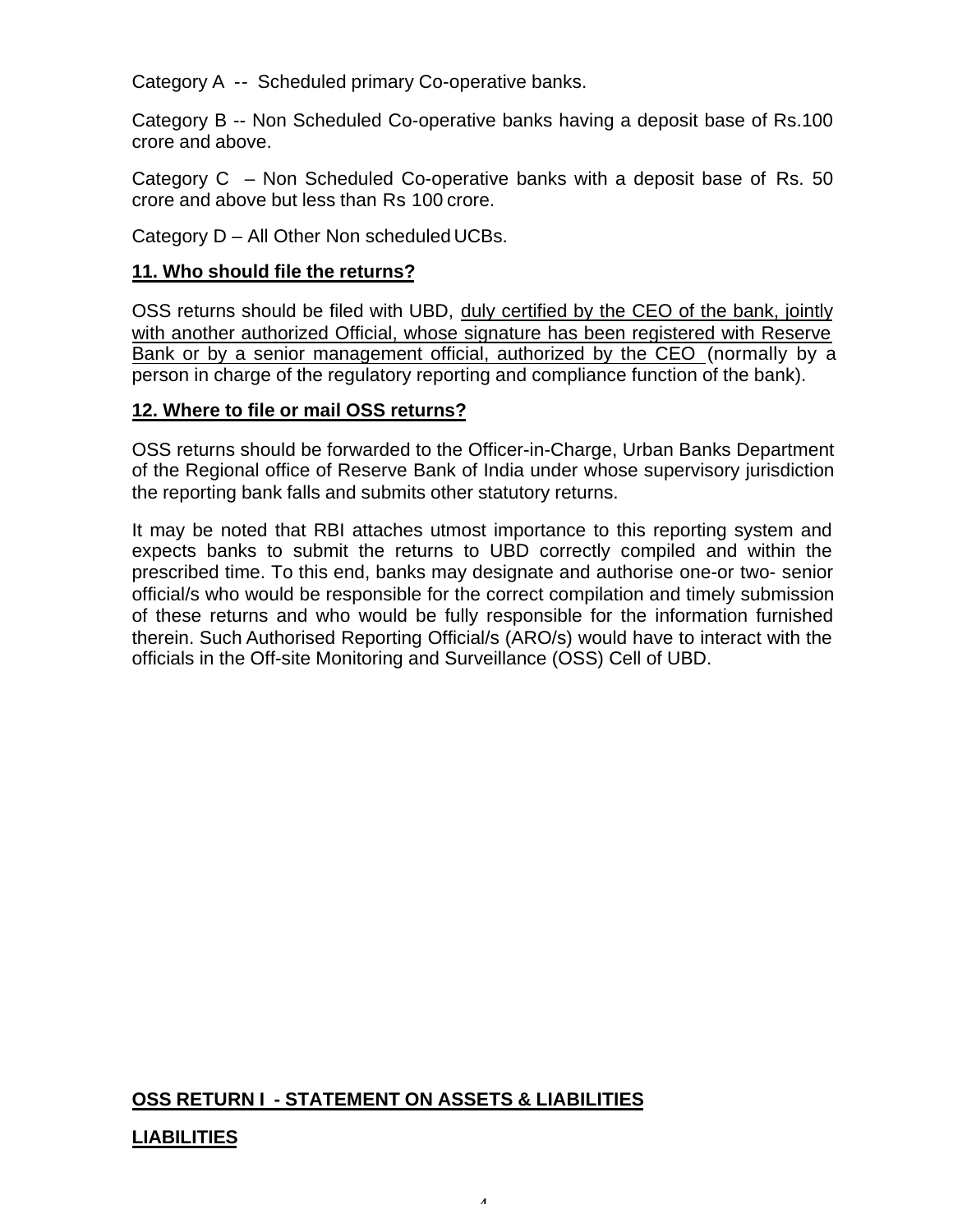# **CAPITAL AND RESERVES**

# **Paid up Capital**

Banks should report their Paid-up equity or ordinary share capital held by individuals, State Government and other institutions separately.

# **RESERVE FUND & OTHER RESERVES**

#### **Statutory Reserves**

Reserves created out of the disclosed profits in compliance with the Banking Regulation Act, 1949 should be reported here.

#### **Revaluation Reserve**

Reserve created out of revaluation of immovable properties like bank premises, etc., should be shown here.

### **Provisions for Standard Assets**

Cumulative provisions made against standard assets should be reported here.

#### **General Provisions**

Reserves created out of post-tax profits and not encumbered by any known liability may be shown here.

#### **Other funds and reserves**

Includes surplus arising out of sale proceeds of capital assets viz. Fixed assets, permanent category of investments and held in a separate account may be included here. Other Revenue Reserves mainly constituted by transfers from post-tax profits may also be included here.

#### **Investment Fluctuation Reserve**

Excess provision as at the end of the previous period over the requirement for the current period may be reported here. The amount held in this account is also utilised to meet depreciation on investment in securities.

### **SURPLUS- UNALLOCATED & CARRIED OVER**

- (i) Balance of profit (after tax) carried from previous year is to be reported.
- (ii) Total accumulated losses be reported here.
- (iii) The operating profit made during the current year may be reported here.
- (iv) If the bank made operating deficit during the current year, it may be shown here.

### **SUBORDINATED DEBT**

Loans raised by issue of deep discounted bonds which are "unsecured and subordinated to the claims of all other creditors" should be reported here. Only the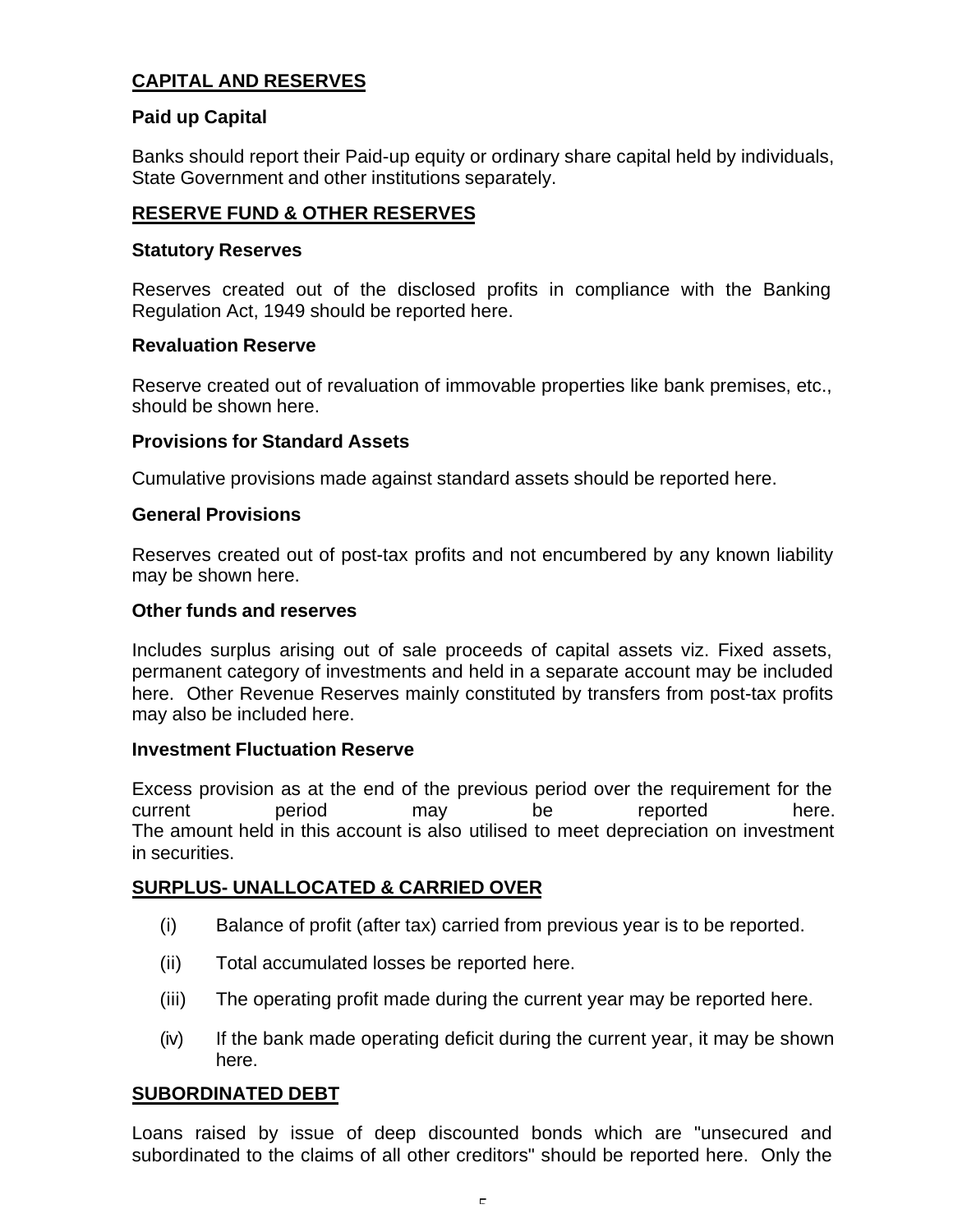discounted portion of the bonds, which can be included in Tier II capital should be reported here. The balance portion should be reported under Borrowings. Bonds, with an initial maturity of less than 5 years or with a remaining maturity of 1 year should not be included as part of Tier II capital.

# **CUSTOMER DEPOSITS - RESIDENT**

#### **Term Deposits**

Report all types of resident deposits, except current and savings deposits (other than from banks).

# **BORROWINGS**

### **(i) From RBI / NABARD**

Amounts of refinance obtained should be reported (within brackets) under this column.

### **(ii) From other Banks**

Include certificates of deposits and exclude borrowings from call money market

#### **Branch Adjustment Account**

Net amount, if payable, may be reported here. Net amount, if receivable, is reported under assets.

#### **Provision for taxes (Net)**

The amount should be shown net of advance tax paid and tax deducted at source (TDS) against item 12 (iv). Interest tax on loans and advances collected but not remitted to Government should be shown separately in other liabilities - others.

#### **RISK PROVISIONS (OTHER)**

#### **For Investments**

Provisions held, if any, for value impairment of investments, to the extent it has not been netted off, to be shown here.

### **For impaired credit**

Provisions made for bad and doubtful loans and other special provisions for NPAs should be reported here

#### **For other impaired assets**

Provisions for estimated / anticipated losses in respect of assets other than loans and investments, such as, receivables and other items under "other assets", to the extent they have not been netted off against such assets, to be shown here.

### **For contingent / non-funded exposures**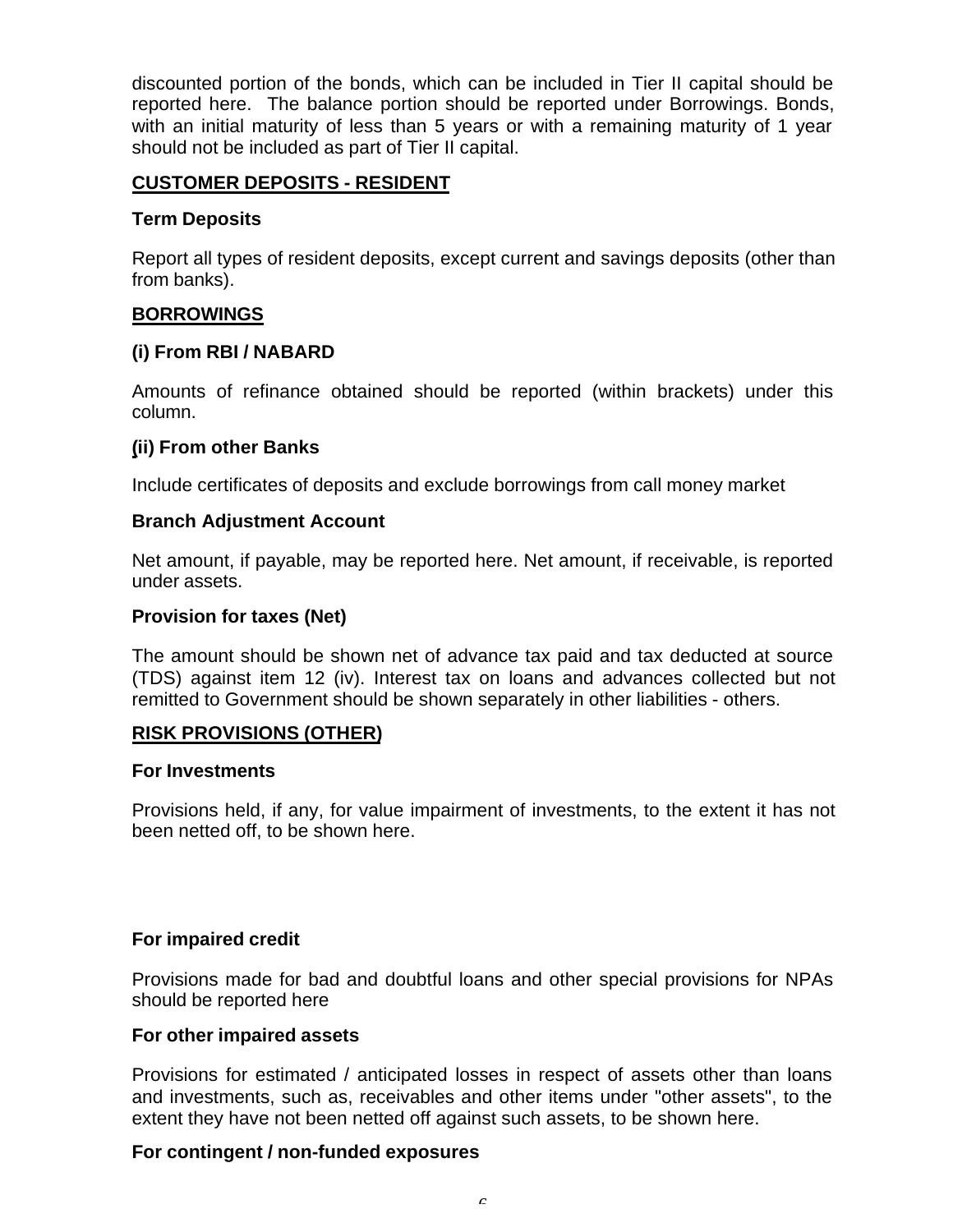Provisions made for expected losses in respect of non-funded / off-Balance Sheet exposures like guarantees, LCs, etc. to be shown here.

#### **Other Provisions**

All other provisions made by the bank, which are not covered under the above heads, like provision for taxes should be shown here.

## **OFF-BALANCE SHEET EXPOSURES**

**Guarantees – Financial -** include deferred payment guarantees.

**Guarantees – Other -** include Tender / bid bonds, performance bonds, indemnity bonds.

#### **Acceptances, Endorsements & Other obligations**

Bills accepted / co-accepted & re-discounted should be reported here. Letters of credit to which the bank has added its confirmation and such other items that have the character of acceptance should be reported here.

#### **Sale and Repurchase Agreement / Asset sales with recourse**

Repurchase agreements in Government securities permitted to be undertaken by selling banks and Asset sales with recourse are to be reported.

#### **Others**

Items which do not form part of the above mentioned specific off-balance sheet exposures like disputed tax liabilities etc in respect of which the bank is contingently liable may be reported here.

# **ASSETS**

#### **DUE FROM BANKS**

Amounts due from RBI should not be included against item 2c and should be shown under Other Assets.

#### **Balances with banks**

Current – Funds lying in the accounts, which can be withdrawn immediately. Fixed - Funds lent out / placed at term (of over 14 days) in inter-bank money market. Deposits placed with NABARD and SIDBI for compliance with the priority sector lending target should not be included here and should be shown under investments.

#### **Money at call & short notice**

Short notice money represents funds placed up to 14 days in inter-bank money market and this is to be reported under item 2B

#### **Loans and advances to banks**

Loans, advances and overdrafts extended to other banks should be shown here. Participation certificates (without risk) issued by other banks, held in the reporting bank's portfolio should also be shown here, i.e. as bank exposure.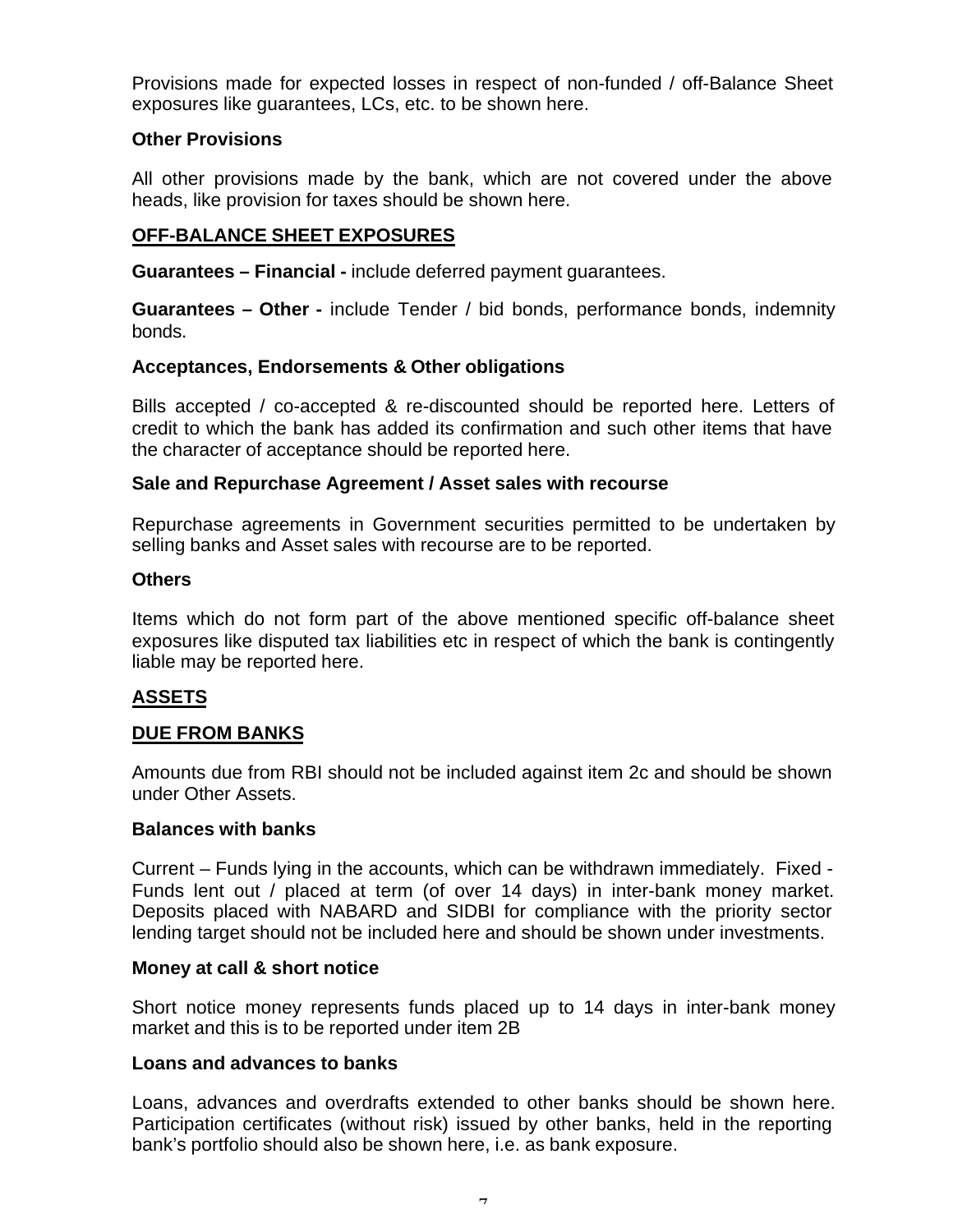# **INVESTMENTS**

#### **SLR / Approved Securities**

Banks may report the Book Value of Government and other approved securities.

#### **Non SLR Investments – Other Debt Securities**

#### **Financial institutions**

Financial Institutions represent public financial institutions as defined in Section 4A of the Companies Act, 1956. Securities of financial institutions counting for Non SLR investments may be reported here.

#### **Equities & Units of Mutual Funds**

Equity investments should be reported here. Other investments under Equities include investments in Mutual Funds, which are predominantly investing in equities / convertible debentures.

Investments in other debt oriented Mutual Funds should be reported in other investments (Item 3B (IV)). Contributions to NABARD / SIDBI bonds to the extent of shortfall in achievement of priority sector lending targets should be included here.

Investments in or contributions to any other institution may be reported in Other Investments Sub Head 3B (IV).

### **LOANS AND ADVANCES (GROSS)**

Report advances granted and outstanding against non-bank borrowers or credit constituents. Loans and advances to banks should not be reported here and instead it should be reported under item 2B of this return. The amounts should be shown 'gross', i.e. before provisions are deducted. Gross amount only implies that the amount is prior to netting of risk provisions, unrealised interest and credit recoveries held in suspense.

Loans given to staff should not be reported here. It has to be reported under Other Assets.

#### **Unrealised interest in suspense**

Only those banks, which maintain Interest Suspense Account, have to report.

#### **Credit recoveries in suspense**

Amounts recovered in respect of advances and not adjusted to loan accounts but held in suspense / sundry or similar accounts such as claims received from DICGC / ECGC. Despite the practice of showing these amounts under "Other liabilities", in this return, these are to be shown here and deducted from Loans & Advances to arrive at the net loans and advances.

#### **Provisions for credit losses**

Provisions made for non-performing loans and advances are to be shown under this head. Provisions made for Standard advances and for off-balance sheet credit exposures i.e. Non-funded credits are to be shown under "Risk Provisions"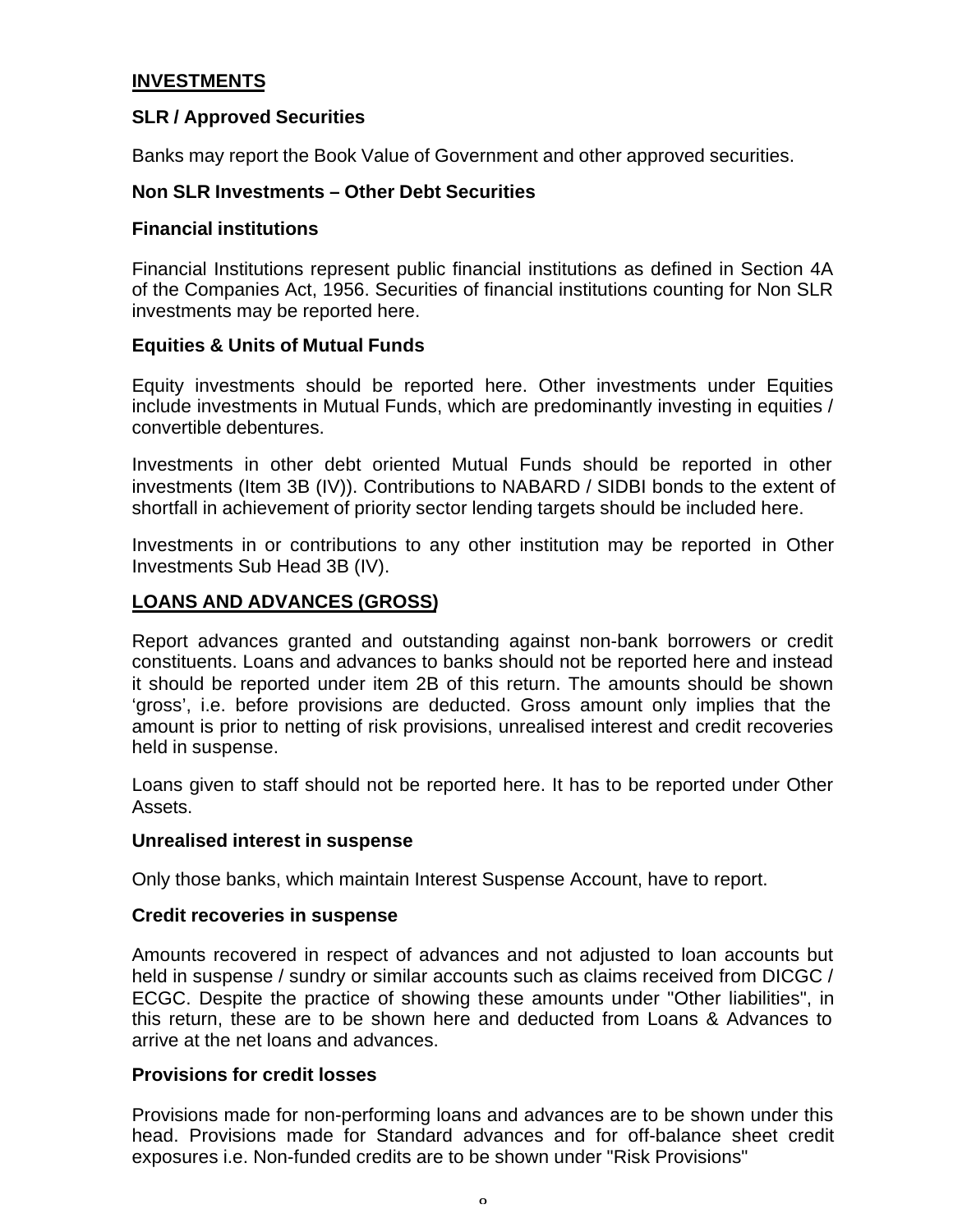# **Loans and Advances (Net)**

Gross Loans and advances netted of

- provisions held for non performing loans,
- unrealized interest kept in Suspense / Overdue Interest Reserve account, and
- DICGC claims received pending adjustment,

should be shown here.

# **PREMISES & FURNITURE / FIXTURES**

Report premises, furniture and fixtures; lease assets, etc. net of depreciation.

# **OTHER ASSETS**

#### **Amounts due from RBI**

Interest receivable on special / interest bearing deposits with RBI, should be reported.

#### **Intangible Assets**

Report assets, which have no tangible value, such as preliminary / pre-operative expenses and deferred revenue expenditures not written off / charged to Profit & Loss Account.

#### **All other**

This residuary or omnibus head includes all other items normally grouped under "other assets" in Balance Sheet and carries 100% credit risk weight. Those specifically listed are either those carrying lower risk weight or meriting special supervisory attention.

Loans to Staff should be reported here and not as part of loans and advances to non-banks. This item also carries 100 percent risk weight.

### **NON BANKING ASSETS**

Values to be stated net of depreciation. This head lists properties not used by bank for business purposes. Real estate acquired by the bank in satisfaction of claims but not yet disposed of as required under Section 9 of the Banking Regulation Act, 1949 will be reported here.

### **TOTAL ASSETS**

Gross advances and netting items do not form part of total assets. Net advances are added to all other individual asset items to arrive at total assets figure**.**

### **Conversion of foreign currency balances held abroad**

The foreign currency balances held abroad in the form of deposits, investments, etc. should be converted into INR (Indian Rupees) and included in assets and liabilities at the rate published by RBI as on the date of reporting.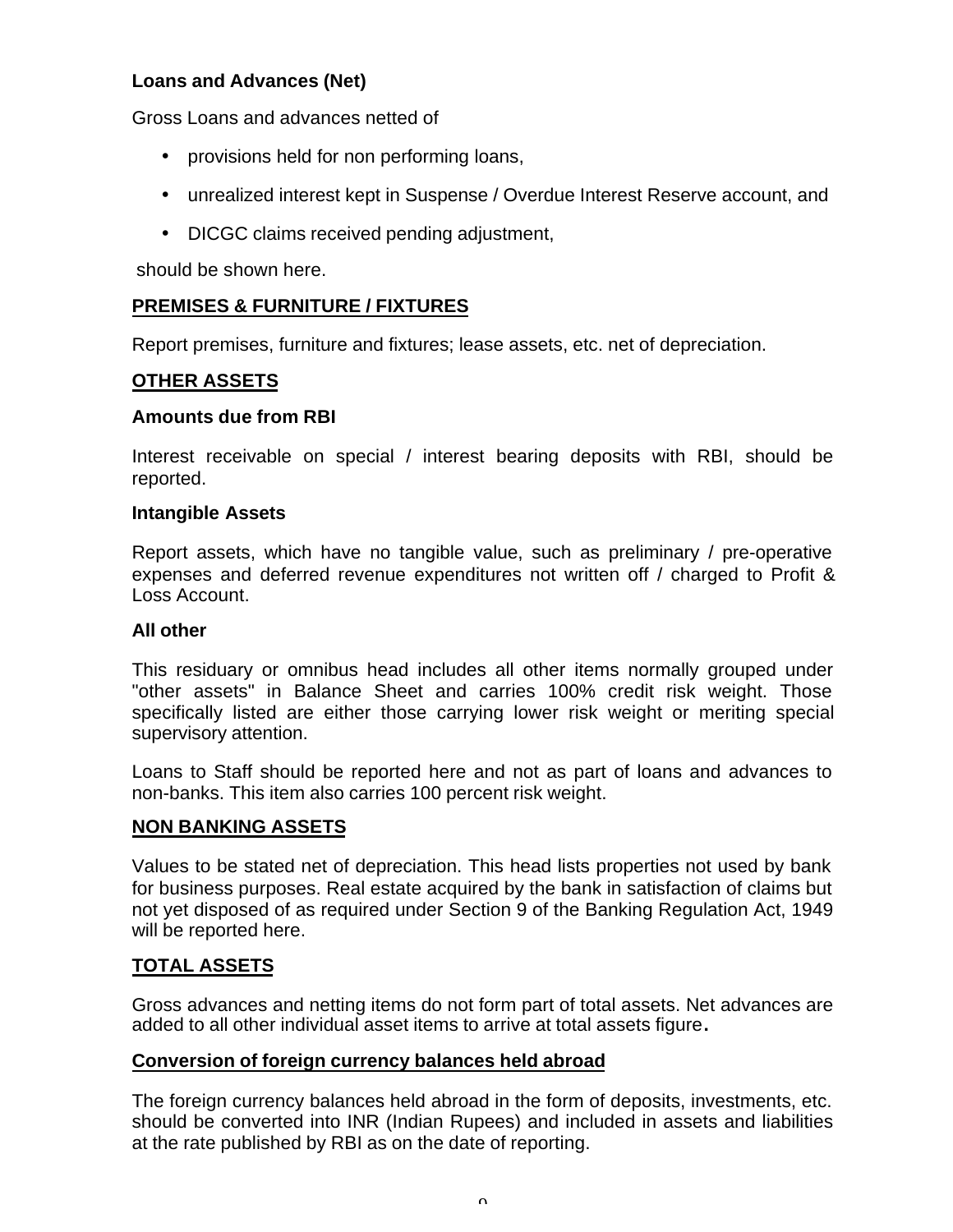### **Annexure to Statement I**

#### **Table 1 – Break up of other Funds & Reserves**

The aggregate total should be equivalent to item 2 (vii) on the liability side.

#### **Sundry Debtors Account**

Under this head, receivables of Rs 2 lakhs and above in case of banks having total assets of Rs. 100 lakhs and Rs. 50,000/- in the case of other banks, outstanding for more than 6 months should be reported.

### **OSS RETURN II - STATEMENT ON EARNINGS**

Report on quarterly operating results contains three sections. Section A relates to analysis of profitability of the bank during the reporting and previous quarter, provisions, appropriations and computation of Profit After Taxes (PAT). Section B analyses various profitability indicators in percentage terms. Section C gives the financial performance on a cumulative basis.

#### **Analysis of Income & Expenditure**

#### **Interest / Discount Earned**

Interest / Discount on loans & advances / bills (net of tax) + Income on investments + Interest on additional balances with RBI & others + Interest on market lending.

#### **Total Operating Income**

Interest / Discount Earned + Commission, Exchange & Brokerage + Other Operating Income.

#### **Interest Expended**

Interest on Deposits + Interest on Borrowings.

#### **Total Operating Expenses**

Interest Expended + Staff Expenses + Other Operating Expenses.

#### **Write Offs**

Bad Debts Written off + Other Assets Written off + Capitalised Assets Written off. Those write offs that are charged to current year's P & L Account should only be reported.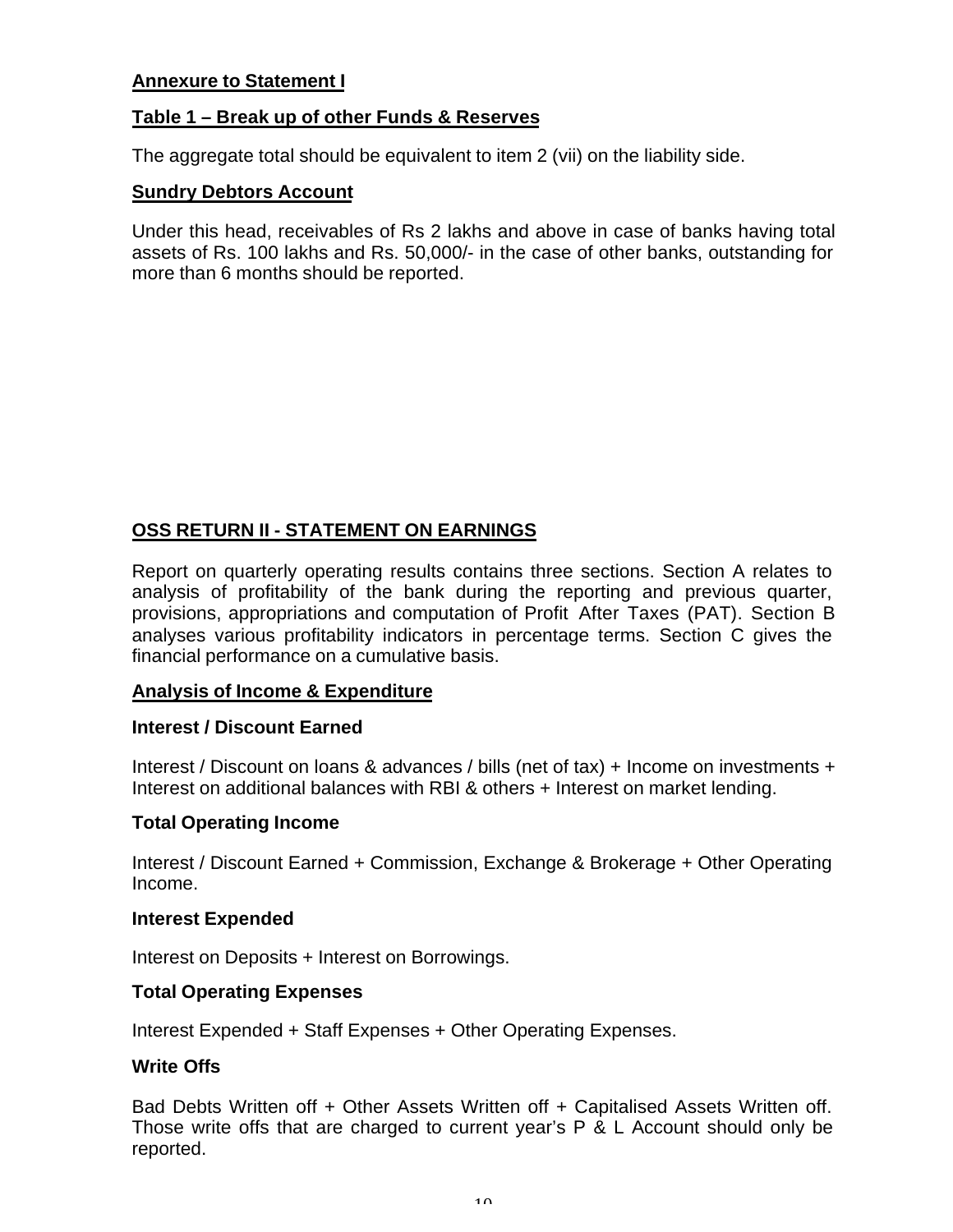# **Operating Profit before Provisions**

Total Operating Income – Total Operating Expenses.

## **Adjusted Operating Profit before Provisions**

Operating Profit before Provisions – Excess profit on account of significant changes or deviations in accounting policies).

## **Provision & Contingencies**

Provision for loan losses + Provision for Depreciation in Investments + Provision for Tax + Other Provisions. Provisions and contingencies that are charged to current year's P & L Account should only be reported.

# **Net Operating Profit**

Operating Profit before Provisions – (Write Offs + Provision for loan losses + Provision for depreciation in investments + Other Provisions).

# **Adjusted Net Operating Profit**

Net Operating Profit – (Excess provision on investments written back + Excess profit on account of significant changes or deviations in accounting policies).

### **Profit before Tax**

Net Operating Profit (+/-) Realised gains / losses on sale of assets.

### **Profit after Tax**

Profit before Tax – Provision for tax.

### **Adjusted Profit before Tax**

Profit before Tax – (Excess provision on investments written back + Income on Recapitalisation Bonds + Excess profit on account of significant changes or deviations in accounting policies).

### **Adjusted Profit after Tax**

Profit after Tax – (Excess provision on investments written back + Excess profit on account of significant changes or deviations in accounting policies.)

### **Certain Key Figures**

#### **Non-Interest Income**

Commission, Exchange & Brokerage + other operating income.

### **Non-Interest Expenditure**

Staff expenses + other operating expenses.

#### **Net Total Income**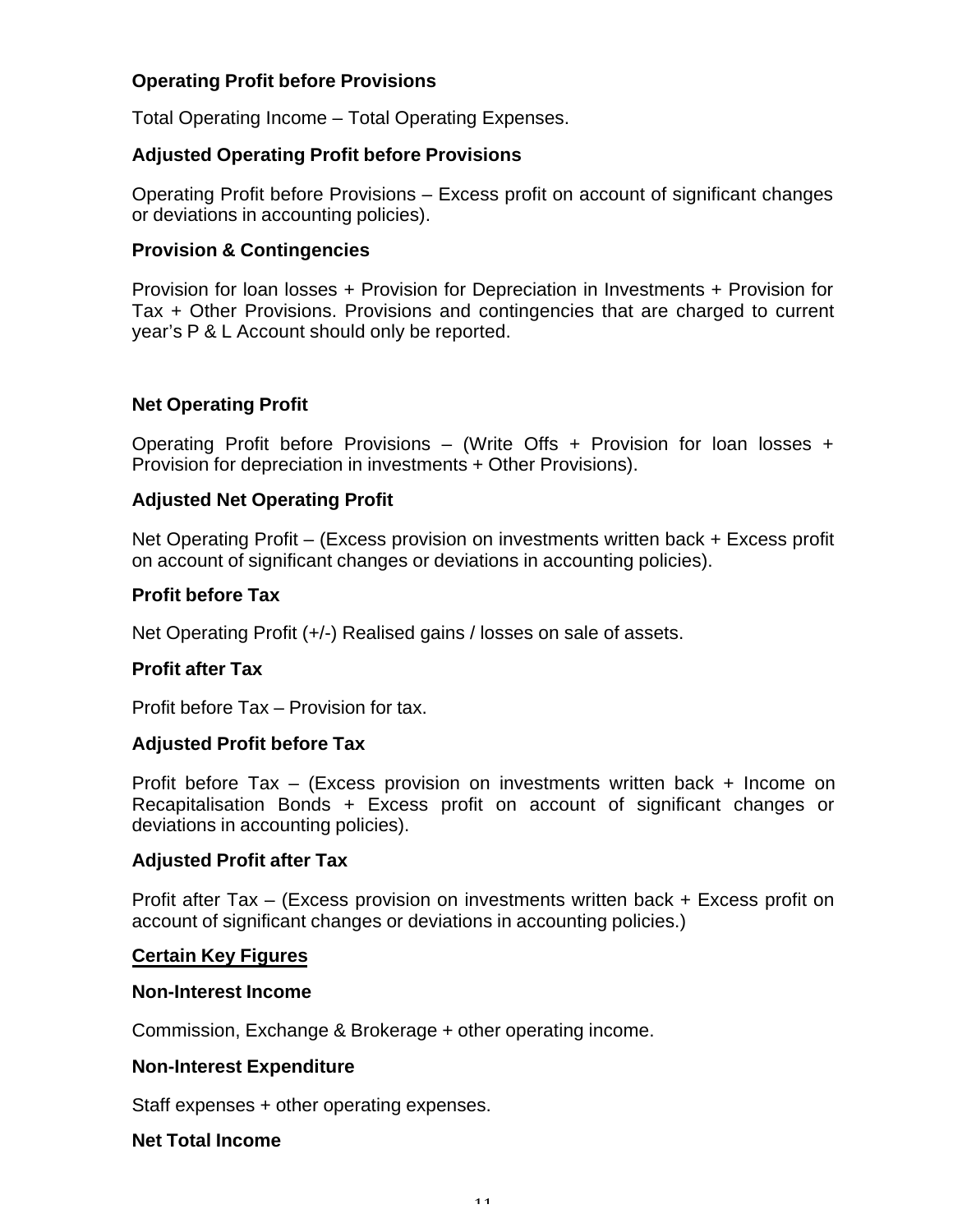Total Operating Income – Interest Expended.

# **General**

The Deposits, Advances, Borrowings and profit per employee should be reported in lakhs upto two decimals.

If the bank has credited accrued interest on standard assets to Income Account as on 31 March (in terms of circular UBD.No.I&L.71/J.1-92/93 dated June 17, 1993) unrealized portion, if any, of such interest should be written back as on 30 June to reflect the true position.

### **Value adjustment of securities held for trading**

Banks are required to classify the entire investment portfolio (both SLR and Non-SLR investments) into three categories viz. 'Held to Maturity', 'Available for Sale' and 'Held for Trading'. The individual scripts in the 'Held for Trading' are required to be revalued at monthly or more frequent intervals and the resultant net appreciation / depreciation is reflected under the head ' Value adjustment of securities held for trading'.

# **Operating Profit / Loss**

This is arrived at by deducting total operating expenses from total income.

### **Net Interest Income**

Interest income (net of interest tax) minus interest expense.

### **Net Margin**

This is arrived at by dividing total income by net operating profit multiplied by 100.

#### **Interest Receivable on NPAs not recognised as Income (Memorandum Item):**

### **Interest received and reversed to income (Item iii):**

Besides reporting interest received on NPAs, interest amounts that are written-off or struck off by compromise settlement should also be shown here as interest received and reversed to income from the balance at the beginning of the quarter.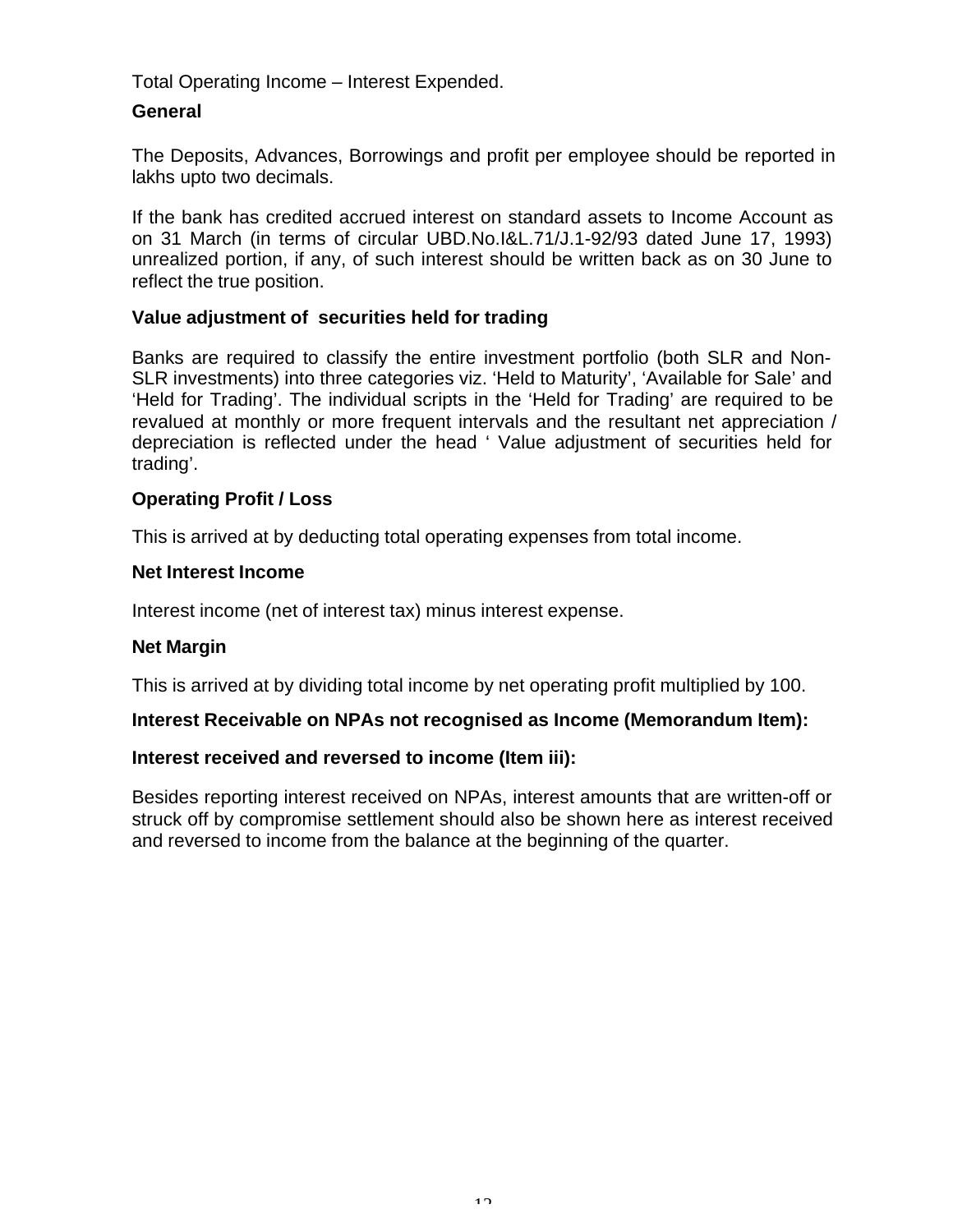# **OSS RETURN III – STATEMENT ON ASSET QUALITY**

This return is about quality of loan, investment and other asset portfolios. Nonperforming loans and advances are as defined in Master circular on Prudential Norms on Income Recognition, Asset Classification and Provisioning issued by UBD vide circular UBD. No. IP.30 / 12.05.05 / 2002-2003 dated 26th December 2002.

'Past due' concept has been dispensed with w.e.f. March 31, 2001 and any amount due to the bank under any credit facility is 'overdue', if it is not paid on the due date fixed by the bank.

As per current instructions, the '90 days' overdue norm for identification of NPAs would be applicable from the year ending March 31, 2004. However, in terms of UBD Circular No.BPD.CIR.48/13.04.00/2002-03 dated May 22, 2003 small loans upto Rs. 1 lakh are exempted from the 90 days norm for recognition of loan impairment. These loans would, therefore, continue to be governed by the 180 days norm for classification as NPA even after March 31, 2004.

Under 'Performing Loans and Advances', data on overdue position for both 'less than one quarter and 'less than 2 months' may be provided. Under 'Non-performing Loans and Advances', data on the position for 'less than 12 months, between 12 and 18 months' and '18 months and more' may be provided.

Period of delinquency refers to default in payment of interest / instalment or out-oforder status.

### **Other interest bearing assets**

Other interest bearing assets include commercial paper, notes and bonds of corporates, inter-bank assets, lease receivables, etc. where, interest / rentals accrue to the assets as in case of loans and advances. Norms for classification of loans and advances portfolios of banks may be extended to other interest bearing assets for the purposes of reporting here

### **Classification of Loans and Advances**

The outstanding amount in respect of Standard, Sub-Standard, Doubtful and Loss assets should be reported here. The outstanding in restructured accounts, which are classified as Standard and Sub-Standard should also be reported here separately. The total loans and advances should be equivalent to the Gross Loans and Advances reported in Return 1 on Assets and Liabilities.

### **Other Risk assets and exposures**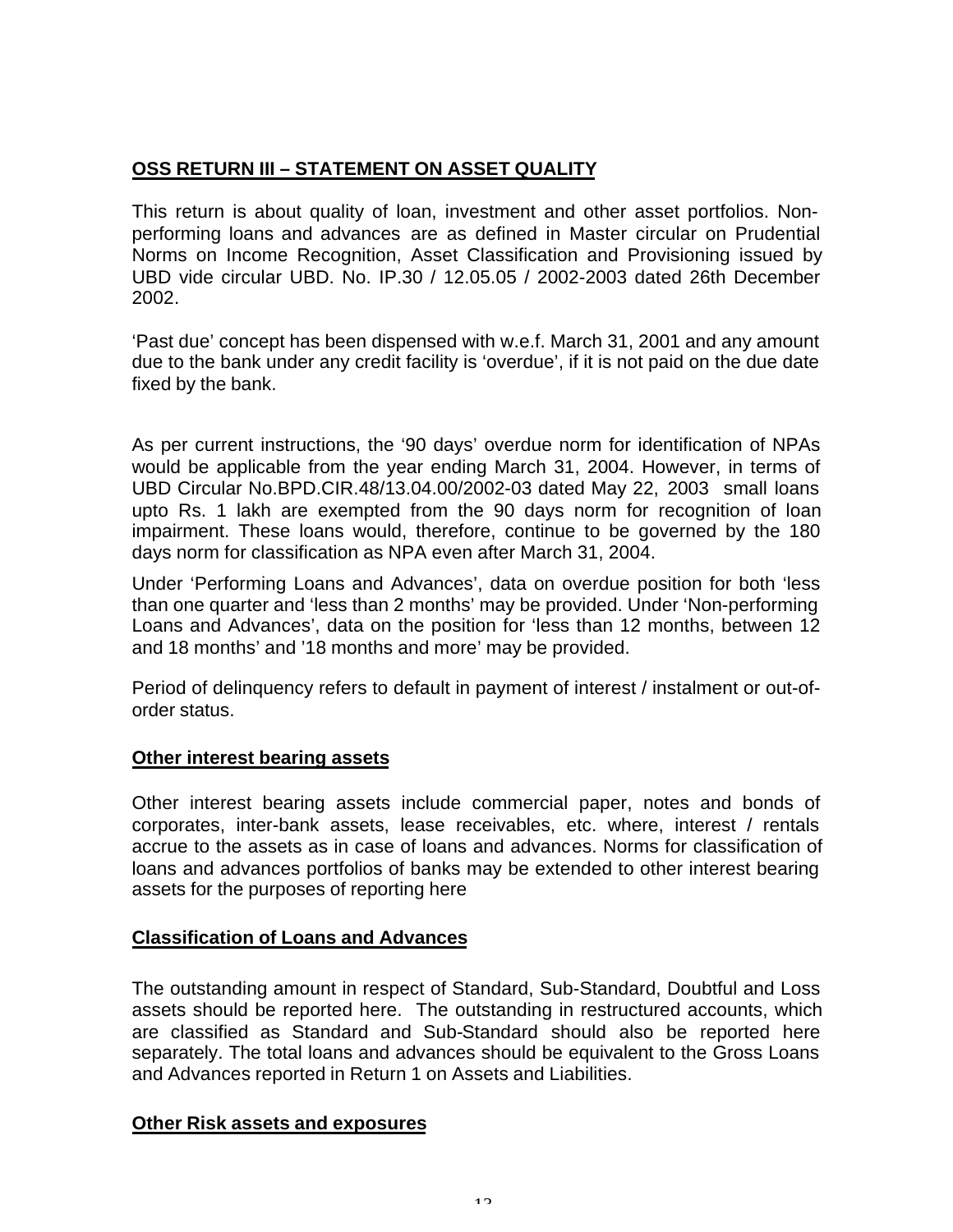Norms for classification of loans and advances portfolios of banks may be extended to other risk assets for the purposes of reporting NPAs.

# **INVESTMENT PORTFOLIO ANALYSIS**

The classification of the securities portfolio, asset quality, valuation etc., are in terms of Master Circular – Prudential Norms for Classification, Valuation and Operations of Investment Portfolio by Banks vide UBD. No. CO. BSD. I / PCB 44 / 12.05.05 / 2000- 01 dated  $13<sup>th</sup>$  April 2001 and other instructions issued on the subject. The entire investment portfolio of the banks (including SLR securities and non-SLR securities) should be classified under three categories viz. 'Held to Maturity', 'Available for Sale' and 'Held for Trading' under which the 'book value' and 'market value' are to be reported. Exposure to 'Equity oriented mutual funds' out of total investments under 'Equities' is required to be separately reported and should tally with figures reported under Return I.

# **Other Details of Non SLR Securities**

### **Details of Total Holdings –Rated / Unrated**

Total portfolio of Debt Securities should be divided into two categories, i.e. securities that are rated and those that are unrated. Quoted and Unquoted varieties of equity holdings should be reported under rated and unrated columns respectively.

Those categories of investments for which ratings are not available are to be reported under the unrated category.

### **Category wise Details of Total Holdings – Borrowers / Non - Borrowers**

Non - SLR holdings of entities to whom bank has extended funded or non-funded facility should be reported under borrowers category. All others come under Non Borrowers category.

Book value of Total Investments should equal the aggregate of Rated and Unrated as also the aggregate of Borrower and Non-borrower.

Norms for classification of loans and advances portfolios of banks may be extended to other risk assets for the purposes of reporting here.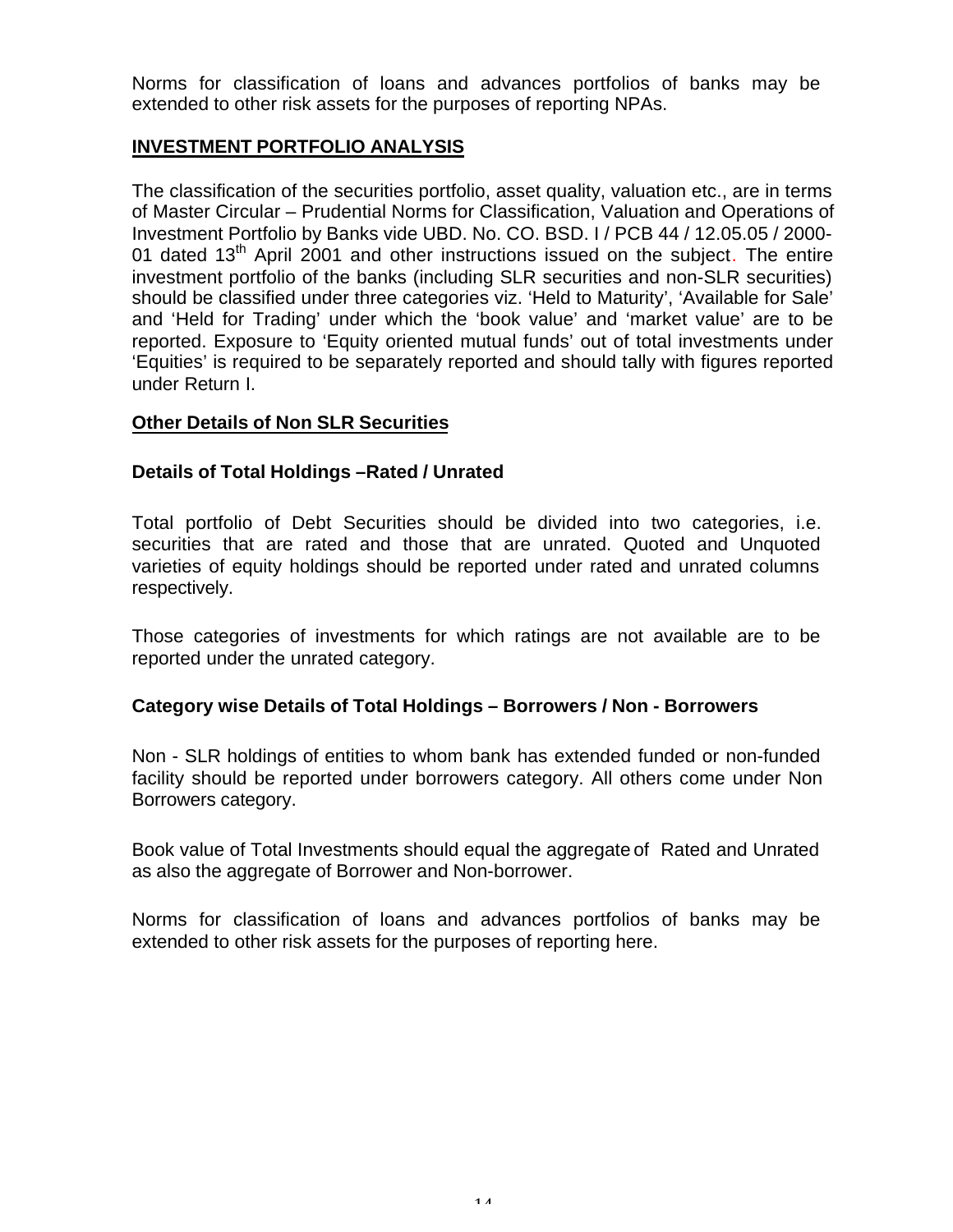# **OSS RETURN IV - Statement on Non Performing Advances**

Non-performing loans and advances are as defined in circular on Prudential Norms on Income Recognition, Asset Classification and Provisioning - Pertaining to Advances issued by UBD vide circular UBD. No. 1 & L 38 / J.1 / 92-93 dated  $9<sup>th</sup>$ February 1993 and subsequent instructions in this regard.

'Past due' concept has been dispensed with w.e.f. March 31, 2001 and any amount due to the bank under any credit facility is 'overdue' if it is not paid on the due date fixed by the bank.

As per current instructions, the '90 days' overdue norm for identification of NPAs would be applicable from the year ending March 31, 2004. Under 'Performing Loans and Advances', data on overdue position for both 'less than 2 quarters' and 'less than one quarter' may be provided. Under 'Non-performing Loans and Advances', data on the position for 'less than 12 months, 18 months' and '18 months and more' may be provided.

The total provisions for NPAs should agree with 'BDDR' and 'Special BDDR' in Statement 1 (ALE). Doubtful I, II and III categories correspond to the period for which asset has been doubtful - Up to one year (Doubtful I), One to three years (Doubtful II) and More than three years (Doubtful III).

### **Top fifty impaired credit:**

Banks are required to furnish information on top 50 impaired credits or those NPA accounts where the bank's exposure is Rs 100 lakhs and above. Information on NPA accounts in respect of individual and group borrowers should be provided in separate tables. Under 'Risk Classification' column, the NPA category (viz., Substandard, Doubtful I, Doubtful II, Doubtful III) may be indicated.

#### **Statement on Large Exposure**

#### **Funded exposures**

Comprise loans and advances (including bills purchased/discounted), and investments in bonds/debentures & equities.

#### **Non-funded exposures**

Comprise guarantees (financial), guarantees (non-financial), letters of credit, underwriting commitments and others.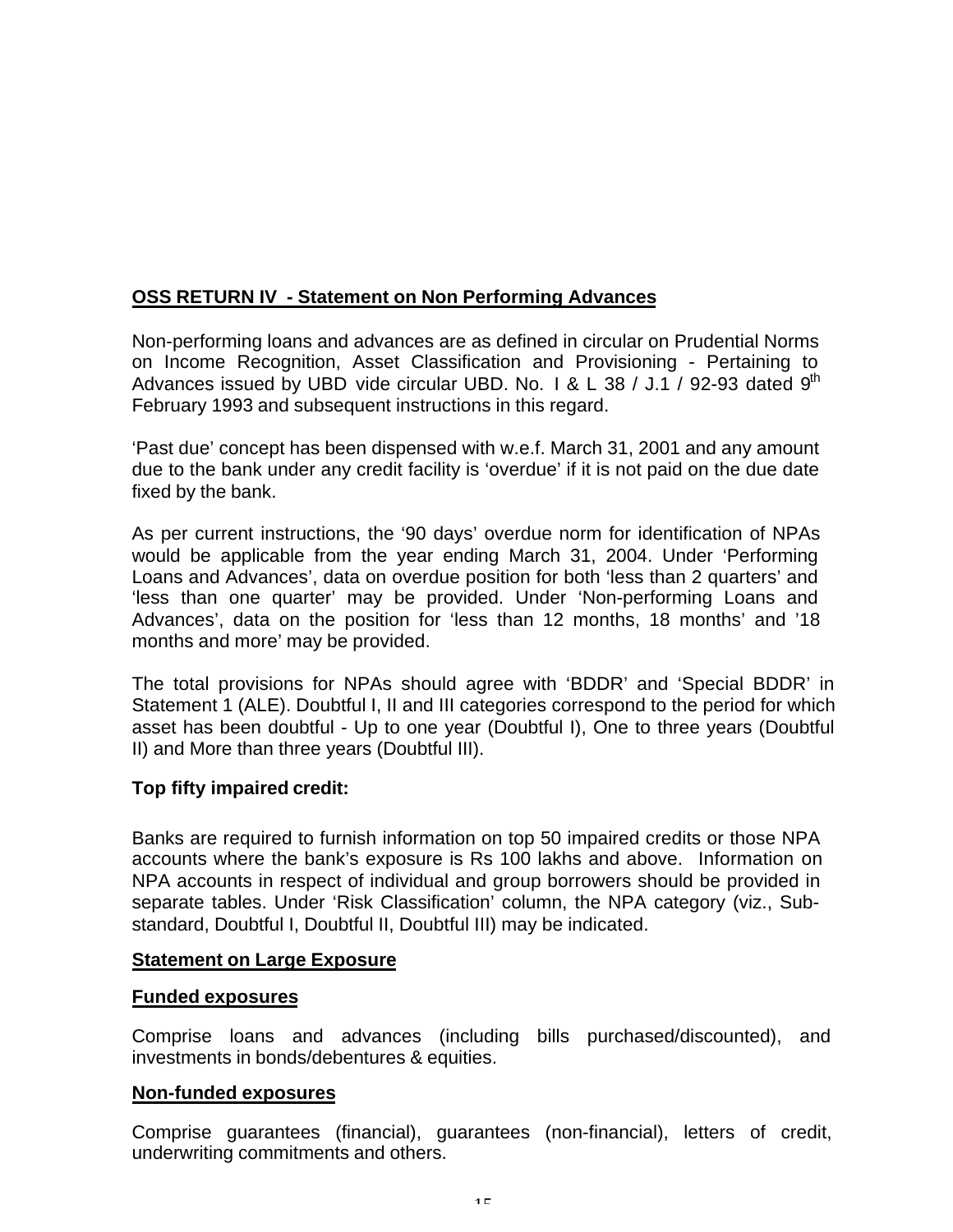**TOTAL CREDIT EXPOSURE** (TCE) to an individual borrower (in section A) or a borrower group (in section B) comprise both funded credit and non-funded exposures. **For the purpose of exposure limits, outstanding amount or the sanctioned limit, whichever is higher should be reported. In the case of funded credit 100% of outstanding or sanction limit whichever is higher should be taken. In the case of non funded limits also 100% of outstanding or sanction limit whichever is higher should be considered as exposure.**

Capital Funds would comprise of (i) Paid up capital and (ii) Free Reserves as per audited accounts. Reserves, if any created out of revaluation of fixed assets or those created to meet outside liabilities should not be included in the capital funds. Free Reserves shall exclude all reserves / provisions which are created to meet anticipated loan losses, losses on account of frauds etc, depreciation in investments and other assets and other outside liabilities. Building Fund can be included in capital funds.

### **Section A**

Borrowers fulfilling any one of the following conditions should be reported:

- a) All borrowers having adjusted total credit exposure in excess of 15% of bank's capital funds should be reported (other than banks).
- b) A minimum of 20 large credits may be reported irrespective of the percentage of such exposure in bank's equity.

Exposure of a bank investing in the bonds of a corporate that is guaranteed by a Public Financial Institution should be treated as an exposure by the bank on the PFI for the purpose of exposure norm.

### **SECTION B**

Grouping / Identification of Group Borrowers should be decided by banks themselves based on their perception of constitution of clientele and factors such as commonality of management, effective control etc.. Borrower Groups fulfilling any one of the following conditions should be reported:

- a) All group borrowers having adjusted total credit exposure in excess of 40% of bank's capital funds should be reported.
- b) A minimum of 20 large credits may be reported irrespective of the percentage of such exposure in bank's equity.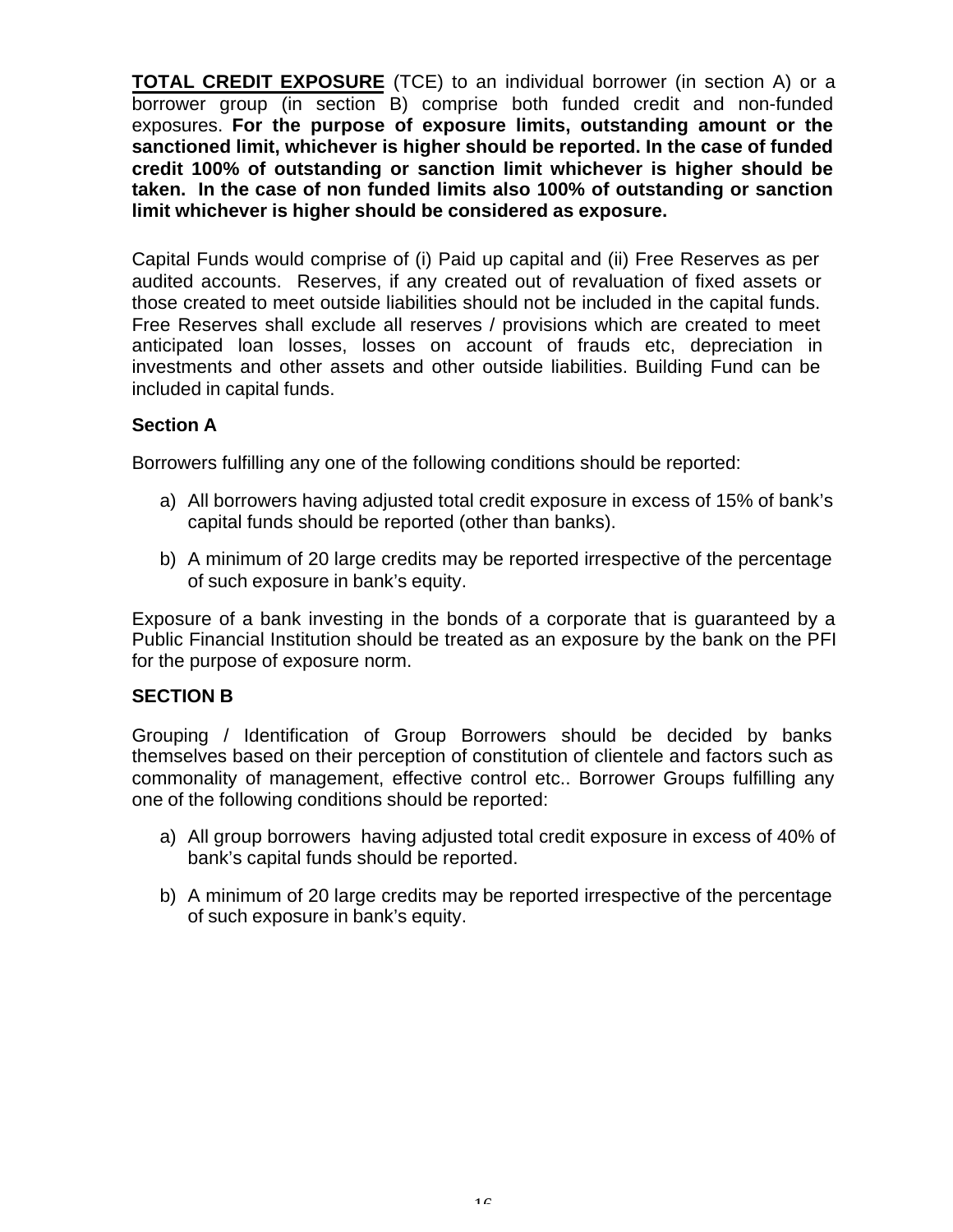# **OSS RETURN V–STATEMENT ON LOAN SEGMENT ANALYSIS**

#### **Segment wise analysis**

In respect of advances to priority sector please refer to the master circular on lending to priority sector vide RPCD. No. Plan. BC. 42A / 04.09.01/ 2002-2003 dated November 11, 2002.

Priority Sector advances reported here by banks should not include deposits in SIDBI, NABARD in lieu of shortfall in priority sector advances.

The aggregate of priority and non - priority sector should be equivalent to the Gross Loans and Advances reported in Return 1. Under the column 'Percentage to total', Percentage of NPAs in each segment to total NPAs of the bank should be reported. Under Loss provisions, the provisions actually held may be reported.

Aggregate Gross NPAs should tally with the figures reported in Return 4 on NPAs.

The aggregate of industry-wise outstanding amount and NPA amount given against Loans & Advances in Table B of Annexure to the statement should be equivalent to the aggregate amount reported in Table A.

Cross return Validations: Gross Advances / Provisions for NPAs / Investments / OBS exposures as aggregate items and their sub-items should be equivalent to similar items in Return 1 (ALE).

### **Exposure to Sensitive Sector**

Revised guidelines on capital market exposure issued by UBD vide circular UBD.No.DS.PCB.Cir16/ 13.05.00 / 2001-02 dated 22nd October, 2001 on bank financing of equities and investments in shares and other subsequent instructions in this regard are to be followed for reporting capital market exposure. Exposure to 'All other borrowers against security of shares', which is outside the total capital market exposure in terms of the aforesaid circular may be reported below 'Total advances to capital market'.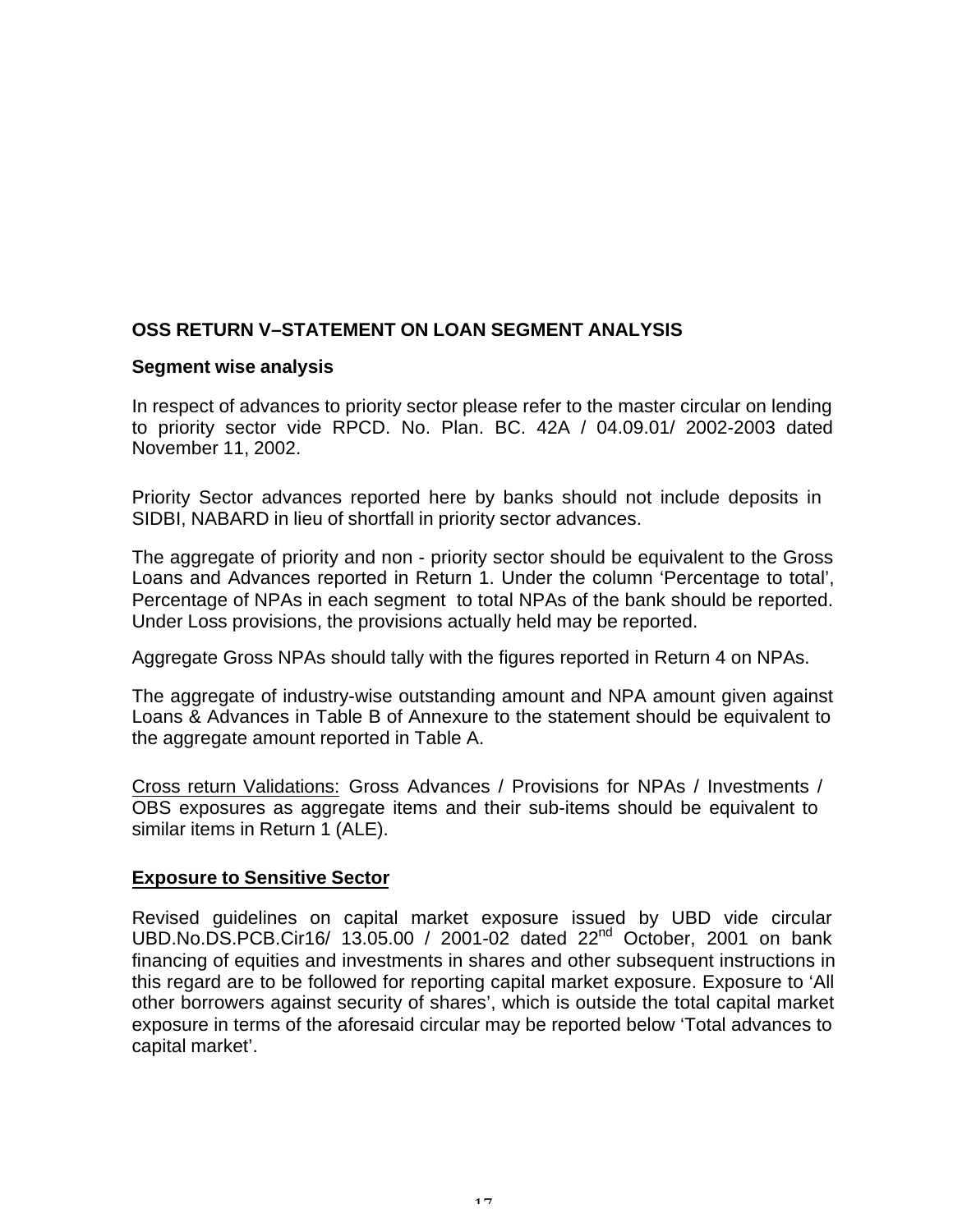# **OSS RETURN VI – STATEMENT ON CONNECTED LENDING**

Directors are members of Board of Directors (or local Boards/ Advisory Committees, if any). Managers include Chief Executive Officer and members of the (executive) management team (senior executive or top management, i.e. those in charges of functions and territories).

### **Interest / Related firms**

The Directors/ Managers are said to have interests IF ANY OF THEM OR THEIR RELATIVE is a director, manager, managing agent, employee, guarantor, partner, proprietor or holding substantial interest in any trading, commercial or industrial concern or any other business or vocation to which credits are granted by the bank. In case facilities are provided to an interested / related enterprise then the Nature of interest of Director / Manager should be reported in terms of the types of interest defined above.

Loans / Credits to directors exempted under section 20 of the Banking Regulation Act, 1949 are to be excluded for the purpose of reporting in this return.

Facilities like bills purchased / discounted (whether documentary or clean and sight or usance and whether on D/A basis or D/P basis) purchase of cheques, and nonfund credit facilities like issue of guarantees, purchase of debentures from third parties, etc. are not regarded as "loans and advances" within the meaning of Section 20 of the Banking Regulation Act, 1949.

For definition of a 'relative' please refer to circular UBD.DC.537 / R.1 / 84-85 dated 16<sup>th</sup> October 1984.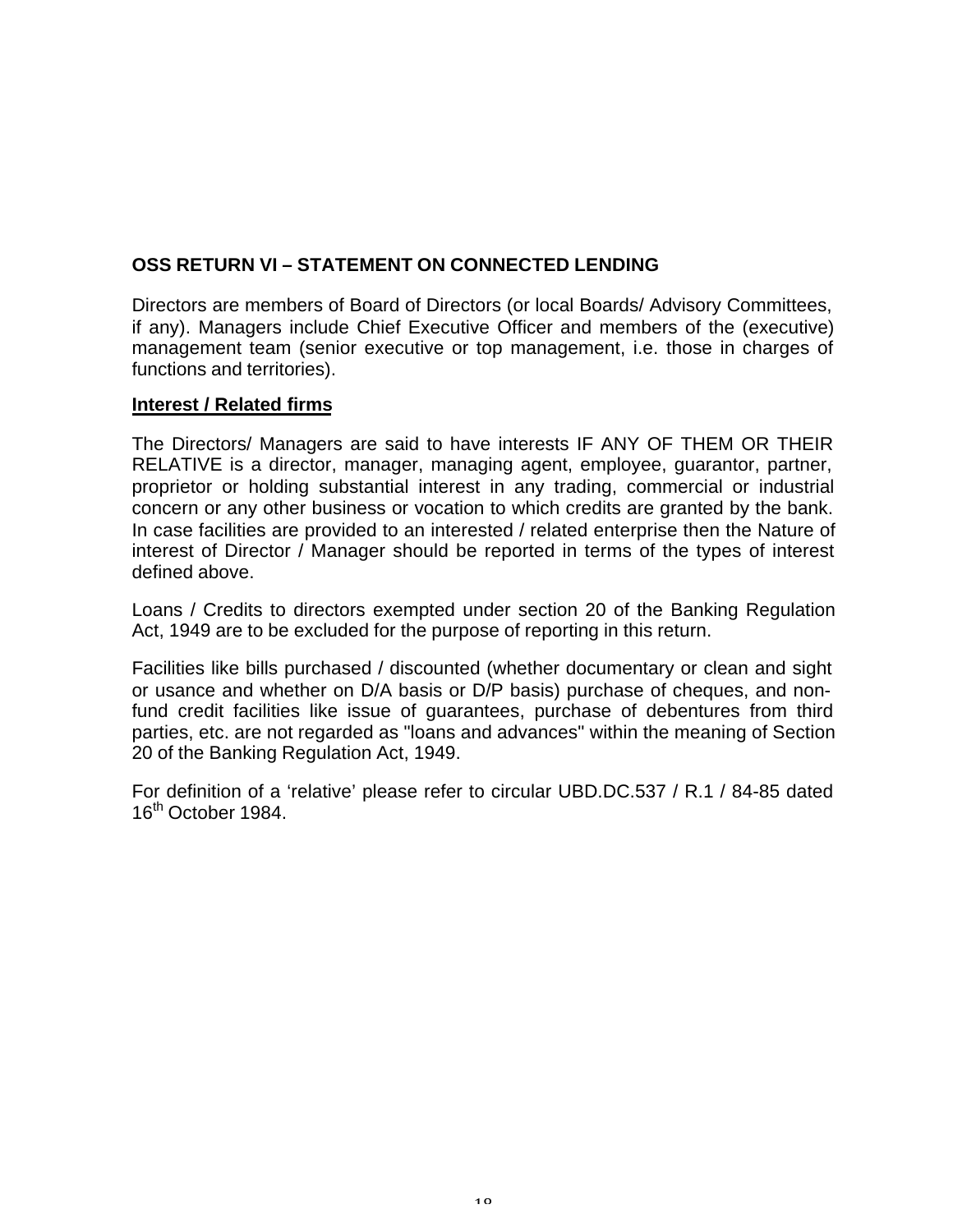# **OSS RETURN VII - STATEMENT ON CAPITAL ADEQUACY**

All urban co-operative banks are required to maintain a prescribed minimum capital to risk weighted assets ratio (CRAR) on an on-going basis. RBI introduced a riskbased capital standard in the year 2001 for Urban Co-operative banks. Compliance with the prescribed capital ratio is monitored, on a quarterly basis by UBD through OSS Return No.10 (Report on Capital Adequacy).

The report on capital adequacy is divided into three parts. The first part provides the summary position of Core capital and Supplementary capital, second part provides the total risk weighted assets and third part provides the risk-based capital ratio, i.e. CRAR on the reporting date. Part B contains detailed computation of risk weighed assets.

**For completion of this return, instructions contained in the circular UBD.No BSD 1/ SCB 4 / 12.05.01/2000-01 dated April 10, 2001 on prudential norms on capital adequacy and further instructions issued in this behalf are to be referred.**

# **COMPUTATION OF CAPITAL BASE**

# **CORE CAPITAL (Tier I)**

Core capital - also known as Tier-I capital - provides the most permanent and readily available support to a bank against unexpected losses. Core / Tier I capital, consists of shareholders' equity less specified deductions.

Shareholders' equity comprises paid-up capital; statutory reserves and other disclosed free reserves and unallocated surplus. Capital reserves representing surplus arising out of sale proceeds of capital assets are also reckoned under this Tier I capital.

### **(a) Paid-up Capital**

Relates only to the paid-up equity or ordinary share capital. Currently, Urban cooperative banks do not issue preference share capital.

### **(b) Reserves & Surplus include**,

- i. Statutory reserves representing the reserves created out of the disclosed profits in compliance with Section 17 of the Banking Regulation Act, 1949.
- ii. Other revenue reserves created out of transfer from the post tax profits.
- iii. Amount in Share premium account.
- iv. Capital reserves, which represent surplus on sale of capital assets, viz. fixed assets and permanent category of investments and held in a separate account.

### **Surplus in P & L account**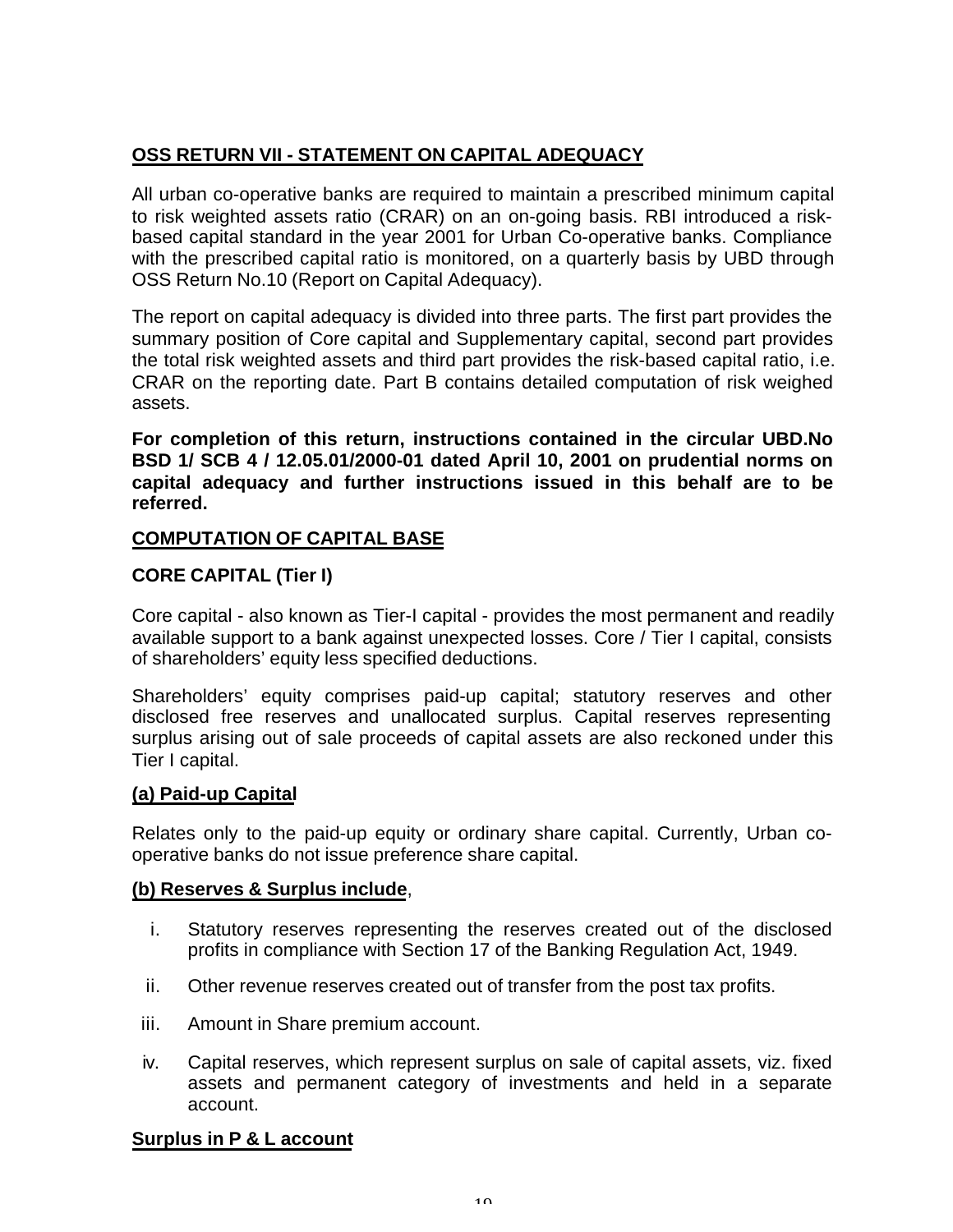Represents retained earnings not appropriated to any reserve. This comprises:

- i. profit of previous years carried forward and
- ii. interim retained profits i.e. profit for part of the year after making provisions for risk and tax and certified by external auditors.

# **Intangible assets and losses include**

(a) Intangible assets are those assets which have no tangible value, such as preliminary / pre-operative expenses and deferred revenue expenditures not written off / not charged to Profit & Loss Account.

(b) Accumulated losses of prior years.

(c) Loss to date in the current year (i.e. end of the reporting quarter) which represents diminution of capital funds.

(d) Other intangible assets.

(e) Goodwill if any carried on the Balance Sheet/books of the bank should also be deducted as an intangible asset.

(f) Equity investment in subsidiaries: A bank subsidiary is as defined in Section 4 of the Companies Act, 1956, i.e. where the bank holds at least 51% of the equity.

(g) Deficit or shortfall in risk and other provisions. A bank may have identified a loss to be provisioned but is waiting for completion of audit / approval of Board and such other expected events or may wish to, as a matter of policy, make provision in stages, also be included. Shortfall in provisions may additionally be based on review of asset classification as provided in OSS Return 3. Any other deduction from regulatory capital may also be included here.

# **B. SUPPLEMENTARY CAPITAL (Tier II)**

Supplementary capital - also known as Tier II capital - represents elements of capital that are less permanent in nature or less readily available to sustain unexpected losses. This comprises of

### **(i) Undisclosed Reserves**

Contingency funds/any other funds which are not disclosed as reserves but are actually in the nature of reserves. The composition of undisclosed reserves and the group under which components of undisclosed reserves have been shown has to be reported.

### **(ii) Revaluation Reserves**

Revaluation reserves arise from the revaluation of assets such as tangible fixed assets (e.g. bank premises) and fixed financial investments. However, in view of the uncertainty as to their actual realisable value when sold under difficult market conditions or in a forced sale and these are also subject to taxation, revaluation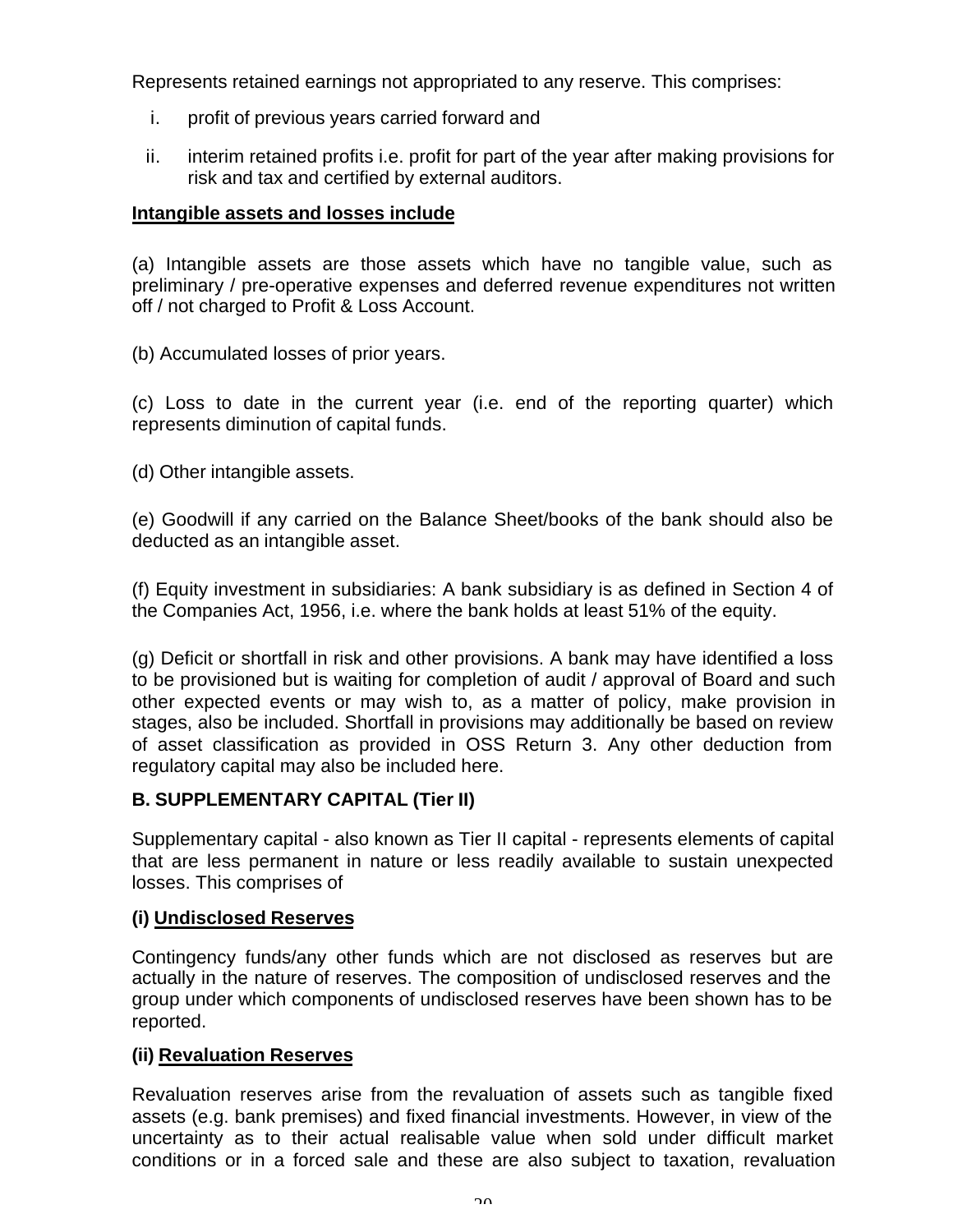reserves are reckoned for "capital reporting and computation" at a discount of 55 percent, i.e. 45 percent of value is only added for inclusion in Tier II capital. Revaluation reserves, as disclosed in the Balance Sheet, are only reckoned for inclusion in capital base.

# **(iii) General Provisions**

Provision that are not attributable to the actual diminution in value or identifiable potential loss in any specific asset and are available to meet unexpected losses, fall under the category of General Provisions.

While reporting general provisions under Tier II capital, adequate care must be taken to see that sufficient provisions have been made for all known losses and foreseeable potential losses. Prescribed provision made against sub-standard, doubtful or loss loans are specific and not general provisions. However, provision made against standard advances as per extant RBI guideline is eligible for inclusion as part of general provisions within the overall limit i.e. general provisions including provision on standard advances for inclusion as tier II capital should be restricted to 1.25% of total risk-weighted assets. The system checks the calculation with reference to general provision & provision for standard advances as reported in Return 1.

# **(iv) Investment Fluctuation Reserve**

Excess provisions towards depreciation on investments held in this account are to be reported here.

## **(v) Hybrid Debt Capital Instruments**

In this category fall a number of capital instruments which combine certain characteristics of equity and some characteristics of debt. Each has a particular feature, which can be considered to affect its quality as capital. Where these instruments have close similarity to equity, in particular when they are able to support losses on an on-going basis without triggering liquidation they may be included in Tier II capital.

HC instruments include typically -

- Perpetual cumulative preference shares and such shares convertible into ordinary shares.
- Perpetual sub-ordinate debt including such debt, which is convertible into equity.

# **(vi) Subordinated Term Debt**

Subordinated term loan capital with maturity of 5 years and over (i.e. a minimum original maturity of 5 years), should be fully paid-up, unsecured, subordinated to the claims of other creditors and should not be redeemable at the initiative of the holder (put option) or without the consent of the RBI. The debt should be reduced on a straight-line amortisation basis, leaving no more than 20% of the original amount issued outstanding in the final year before redemption. Subordinated debts with original maturity of less than 5 years or with a remaining maturity of one year will not be included in Tier-II capital.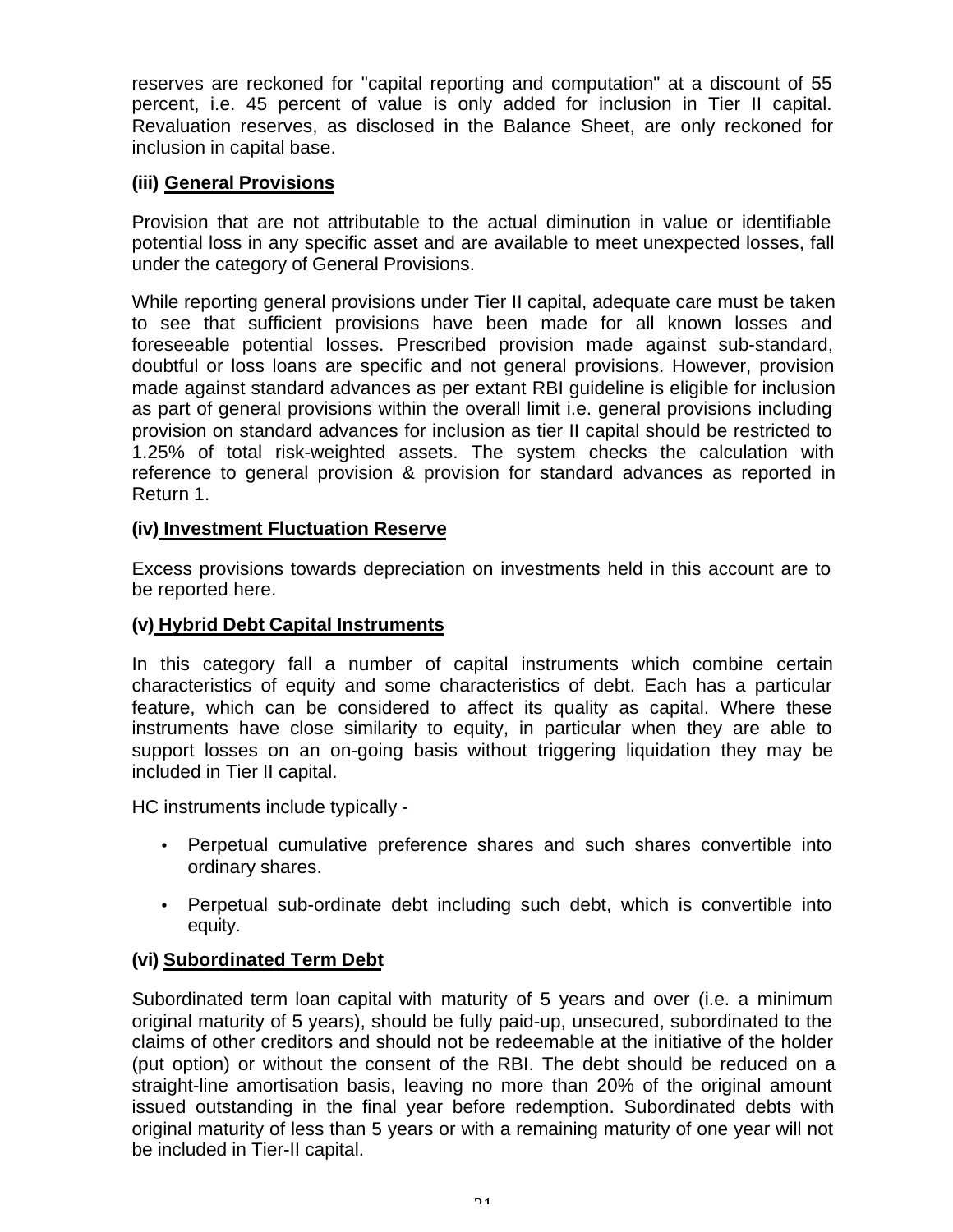However, if the bonds are issued in the last quarter of the year, i.e. from  $1<sup>st</sup>$  January to 31<sup>st</sup> March, they should have a minimum tenure of sixty three months. Further they should be subjected to progressive discount as they approach maturity at the rates as shown below for being reckoned as capital funds.

Remaining maturity of the instruments & Rate of discount

- a. Less than one year 100%
- b. More than one year and less than two years 80%
- c. More than two years and less than three years 60%
- d. More than three years and less than four years 40%
- e. More than four years and less than five years 20%

# **Limits on the use of capital for computing Capital Adequacy**

(a) The Tier II capital should not exceed the total amount of Tier-I capital. **"Head room deduction"** is used to downsize the Tier II capital to the level of Tier I.

(b) General provisions including provision for standard advances together with other 'general provisions / loss provisions' are reckoned for Tier II capital only to a maximum amount of 1.25% of the sum of risk weighted assets.

(c) Subordinated term debt (in Tier II capital) should not exceed 50 percent of the Tier I capital.

# **RISK WEIGHED ASSETS AND EXPOSURES**

Details of Risk weighted assets and exposures of domestic branches have to be provided

# **SECTION A - ASSETS**

Risk weights have been assigned for assets under this section for credit or counter party (default) risk and market risk. Credit Risk has been classified into four broad risk categories, i.e. zero risk, 20 percent risk, 50 percent risk and 100 percent risk, primarily based on credit or counter party (default) risk. All investments (both SLR and non-SLR securities) attract uniform market risk weight of 2.5%.

#### **Sl. No. Asset Item Risk Weight Remarks I. BALANCES:** i. Cash (including foreign currency notes), Balances with RBI **0** ii. Balances in current account with UCBs **20**

### **Risk weights for calculation of CRAR are tabulated below:**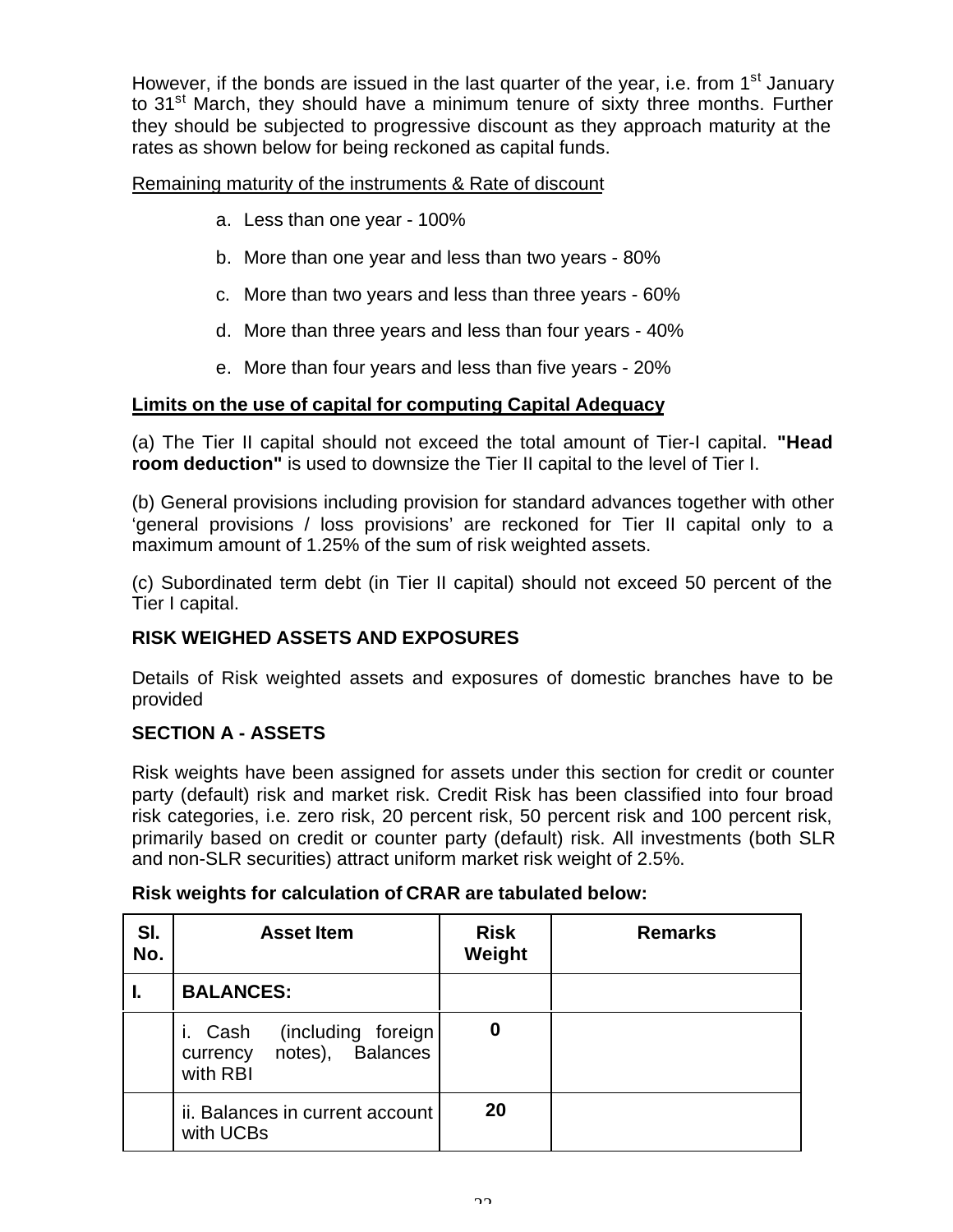|    | Balances in<br>iii.<br>current<br>account with other banks                                                                                                                                                                                                                                                                                                                            | 20  |                                                                                                                                                                                                                                                                                                                                       |
|----|---------------------------------------------------------------------------------------------------------------------------------------------------------------------------------------------------------------------------------------------------------------------------------------------------------------------------------------------------------------------------------------|-----|---------------------------------------------------------------------------------------------------------------------------------------------------------------------------------------------------------------------------------------------------------------------------------------------------------------------------------------|
| Н. | <b>INVESTMENTS:</b>                                                                                                                                                                                                                                                                                                                                                                   |     |                                                                                                                                                                                                                                                                                                                                       |
|    | Central<br>i. Investment in<br><b>Government Securities</b>                                                                                                                                                                                                                                                                                                                           | 2.5 |                                                                                                                                                                                                                                                                                                                                       |
|    | ii. Investment in<br>Other<br><b>Securities</b><br>Approved<br>Central<br>guaranteed by<br>Government                                                                                                                                                                                                                                                                                 | 2.5 |                                                                                                                                                                                                                                                                                                                                       |
|    | Other<br>Investment in<br>iii.<br><b>Securities</b><br>Approved<br><b>State</b><br>guaranteed<br>by<br>Government                                                                                                                                                                                                                                                                     | 2.5 | In the case of default in<br>interest / principal by State<br>Government, banks should<br>assign 102.5% risk weight<br>only<br>those<br><b>State</b><br>on<br>Government<br>guaranteed<br>securities issued<br>by<br>the<br>defaulting entities and not on<br>all the securities issued or<br>guaranteed by that State<br>Government. |
|    | Investment in<br>Other<br>iv.<br>Securities where payment of<br>interest and repayment<br>of<br>principal are guaranteed by<br>Central<br>Govt.<br>(include)<br>investment in Indira / Kisan<br><b>Vikas Patras and investments</b><br>in bonds & debentures where<br>payment of interest<br>and<br>repayment of principal<br><b>IS</b><br>guaranteed<br>Central<br>by<br>Government) | 2.5 |                                                                                                                                                                                                                                                                                                                                       |
|    | Investment<br>Other<br>in.<br>V.<br>Securities where payment of<br>interest and repayment<br>of<br>principal are guaranteed by<br>State Governments (include<br>investments<br>bonds<br>in.<br>&<br>debentures where payment of<br>interest and repayment<br>of<br>principal is guaranteed<br>by<br>State Government) NOT IN<br><b>DEFAULT</b>                                        | 2.5 |                                                                                                                                                                                                                                                                                                                                       |
|    | Other<br>Investment<br>in<br>vi.<br>Securities where payment of<br>interest and repayment of                                                                                                                                                                                                                                                                                          | 100 | In case of a default in interest /<br>principal<br>by<br><b>State</b><br>Government,<br>banks<br>should<br>assign 100% risk weight only                                                                                                                                                                                               |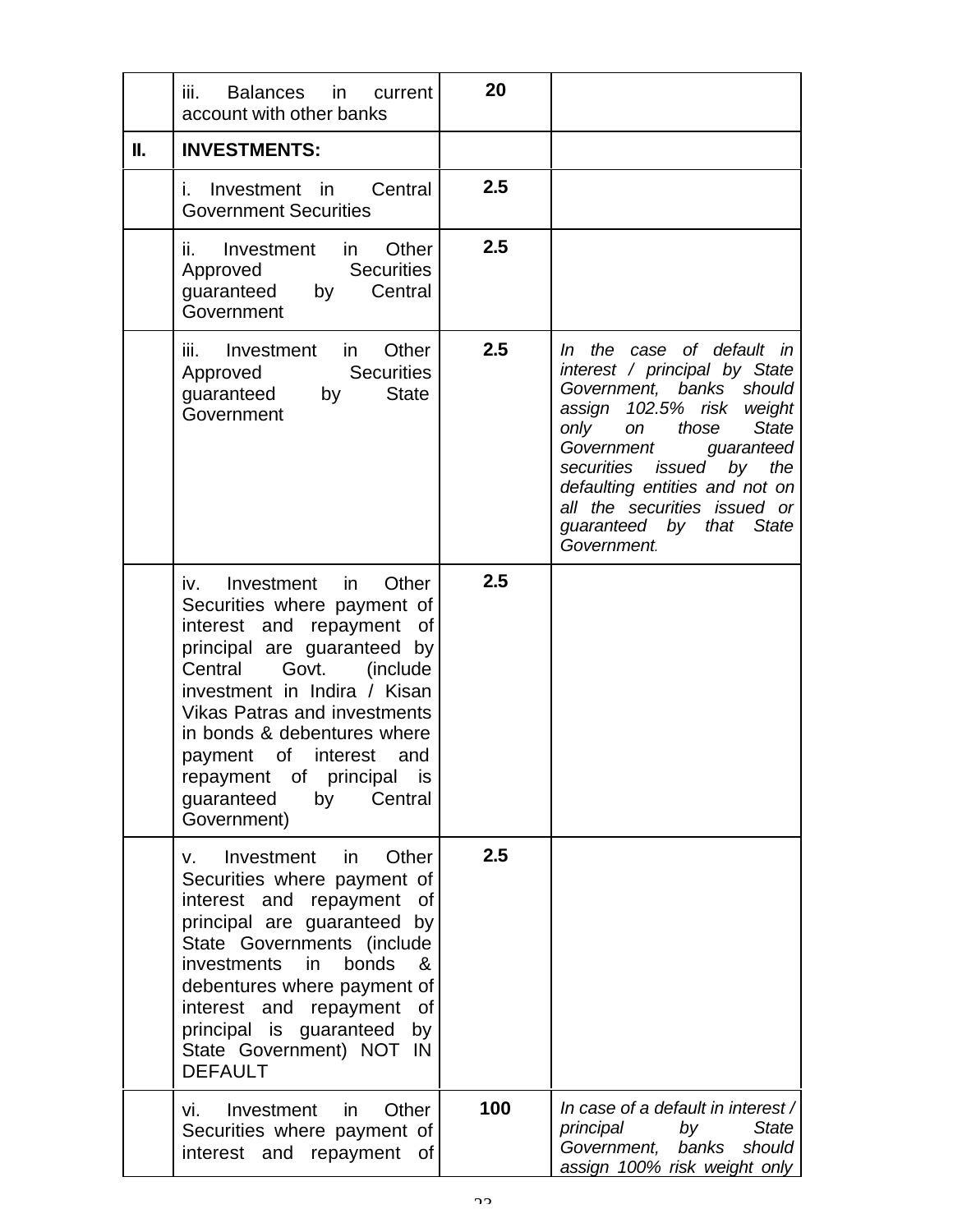| principal are guaranteed by<br>State Governments (include<br>bonds<br>&<br><i>investments</i><br>in.<br>debentures where payment of<br>interest and repayment of<br>principal is guaranteed<br>by<br>State Government) INVOKED<br>and DEFAULTED. |       | on those State Government<br>guaranteed securities issued<br>by the defaulting entities and<br>not on all the securities issued<br>or guaranteed by that State<br>Government                                                                                                                                                                                                                                            |
|--------------------------------------------------------------------------------------------------------------------------------------------------------------------------------------------------------------------------------------------------|-------|-------------------------------------------------------------------------------------------------------------------------------------------------------------------------------------------------------------------------------------------------------------------------------------------------------------------------------------------------------------------------------------------------------------------------|
| Other<br>Investment in<br>Vİİ.<br>Approved Securities where<br>interest<br>payment<br>οf<br>and<br>repayment of principal is not<br>guaranteed by Central / State<br>Govts.                                                                      | 22.5  |                                                                                                                                                                                                                                                                                                                                                                                                                         |
| Govt.<br>viii.<br>Investment in<br>guaranteed<br>securities<br>οf<br>undertakings<br>government<br>which do not form part of the<br>approved market borrowing<br>Programme                                                                       | 22.5  | Applicable from March 2001.<br>To provide sufficient time to<br>comply, banks are permitted<br>to account for the risk weight<br>on the outstanding stock of<br>securities in<br>these<br>their<br>portfolio as on 31-03-2000 in 2<br>phases of 10% each by 31-03-<br>2002 and 31-03-2003. For<br>securities purchased after 31-<br>03-2000, full 20% risk weight<br>should be assigned during the<br>year of purchase. |
| Claims<br>ix.<br>commercial<br>on<br><b>District</b><br>Central<br>banks,<br>Cooperative Banks, and State<br>Co-operative Banks, such as<br>fixed deposits, certificates of<br>deposits, etc.                                                    | 20    |                                                                                                                                                                                                                                                                                                                                                                                                                         |
| x. Claims on other Urban Co-<br>operative banks such as term<br>/ fixed deposits                                                                                                                                                                 | 20    |                                                                                                                                                                                                                                                                                                                                                                                                                         |
| Investments<br>bonds<br>xi.<br>in.<br>issued by All India<br>Public<br><b>Financial Institutions</b>                                                                                                                                             | 22.5  |                                                                                                                                                                                                                                                                                                                                                                                                                         |
| Investments in<br>bonds<br>xii.<br>issued by Public Financial<br>Institutions for their<br>Tier-II<br>Capital                                                                                                                                    | 102.5 |                                                                                                                                                                                                                                                                                                                                                                                                                         |
| xiii. All Other Investments                                                                                                                                                                                                                      | 102.5 | Intangible assets and losses<br>deducted from Tier I capital<br>should<br>be<br>assigned<br>zero<br>weight                                                                                                                                                                                                                                                                                                              |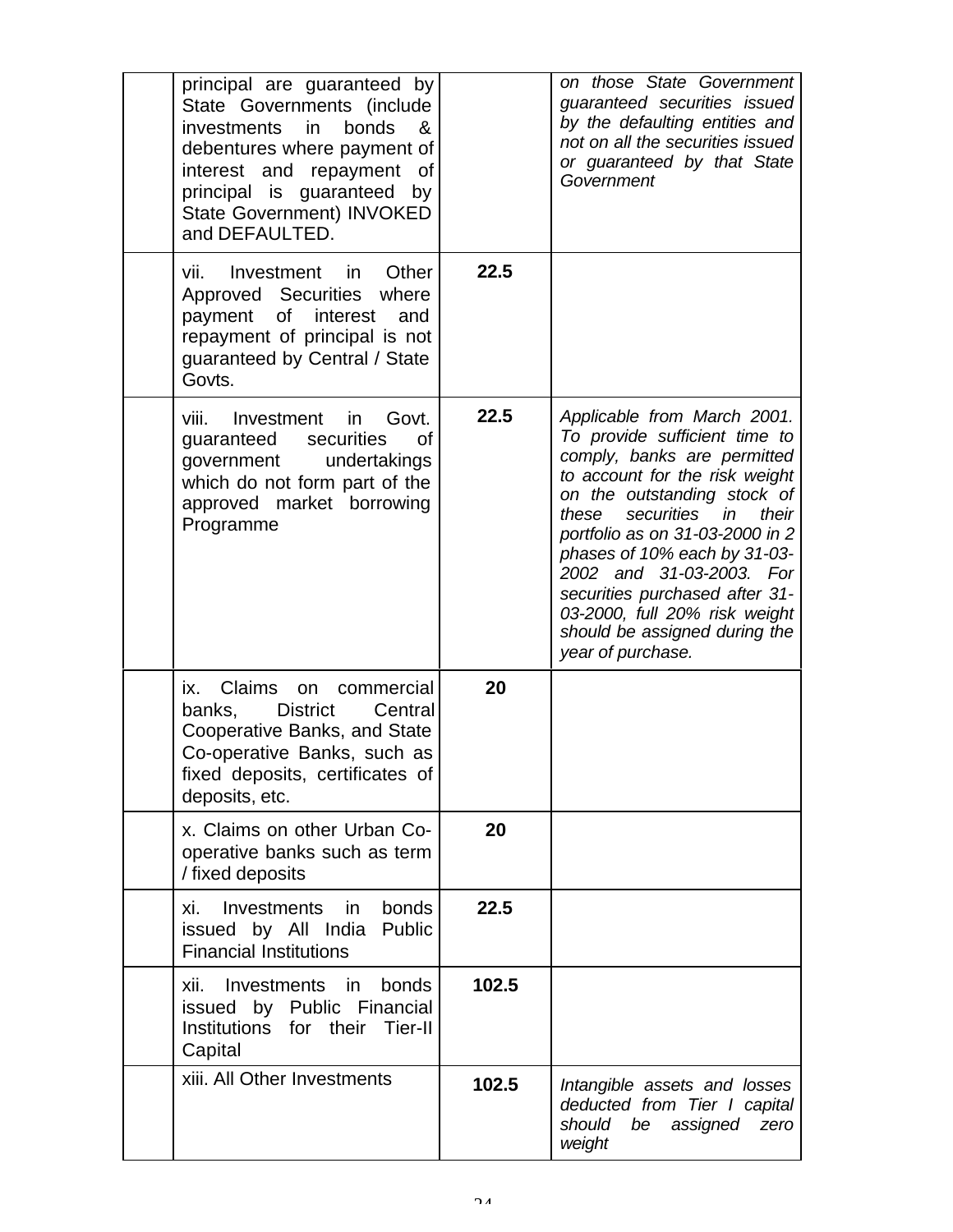|                                                                                                                                                                                                                                                                                                                                                                                                                                                                                                                                       |              | <b>LOANS AND ADVANCES:</b><br>Ш.                                                                                                                     |  |
|---------------------------------------------------------------------------------------------------------------------------------------------------------------------------------------------------------------------------------------------------------------------------------------------------------------------------------------------------------------------------------------------------------------------------------------------------------------------------------------------------------------------------------------|--------------|------------------------------------------------------------------------------------------------------------------------------------------------------|--|
|                                                                                                                                                                                                                                                                                                                                                                                                                                                                                                                                       | 0            | i.<br>Loans<br>and<br>advances<br>including bills purchased and<br>discounted and other credit<br>facilities guaranteed by Govt.<br>of India         |  |
|                                                                                                                                                                                                                                                                                                                                                                                                                                                                                                                                       | $\mathbf{0}$ | ii. Loans guaranteed by State<br>Govt.                                                                                                               |  |
|                                                                                                                                                                                                                                                                                                                                                                                                                                                                                                                                       | 100          | iii. Loans guaranteed by State<br>Govts. where guarantee has<br>invoked<br>and<br>been<br>the<br>concerned State Govt.<br>has<br>remained in default |  |
|                                                                                                                                                                                                                                                                                                                                                                                                                                                                                                                                       | 100          | iv. Loans granted to PSUs of<br>GOI                                                                                                                  |  |
|                                                                                                                                                                                                                                                                                                                                                                                                                                                                                                                                       | 100          |                                                                                                                                                      |  |
|                                                                                                                                                                                                                                                                                                                                                                                                                                                                                                                                       | 100          | vi. Leased Assets                                                                                                                                    |  |
| The risk weight of 50% should<br>be limited to the amount<br>guaranted and not the entire<br>outstanding balance in the<br>accounts. In other words, the<br>outstanding in excess of the<br>amount guaranteed, will carry<br>100% risk weight.                                                                                                                                                                                                                                                                                        | 50           | vii. Advances<br>by<br>covered<br>DICGC / ECGC                                                                                                       |  |
|                                                                                                                                                                                                                                                                                                                                                                                                                                                                                                                                       | 0            | Advances<br>for<br>viii.<br>term<br>deposits, Life policies, NSCs,<br><b>KVPs</b><br><b>IVPs</b><br>and<br>where<br>adequate margin is available     |  |
| While<br>calculating<br>the<br>aggregate of funded and non-<br>funded exposure of a borrower<br>for the purpose of assignment<br>of risk weight, banks may `net-<br>off'<br>against<br>the<br>total<br>outstanding exposure of the<br>borrower -<br>(a) advances Collateralised by<br>cash margins or deposits,<br>(b) credit balances in current<br>other<br>the<br>оf<br>or -<br>accounts<br>which<br>borrower<br>are<br>not<br>specific<br>earmarked<br>for<br>purposes and free from any<br>lien,<br>(c) in respect of any assets | 20           | ix. Loans to Staff of banks,<br>which are fully covered by<br>superannuation benefits and<br>mortgage of flat / house                                |  |
| where<br>provisions                                                                                                                                                                                                                                                                                                                                                                                                                                                                                                                   |              | v. Other Loans and Advances                                                                                                                          |  |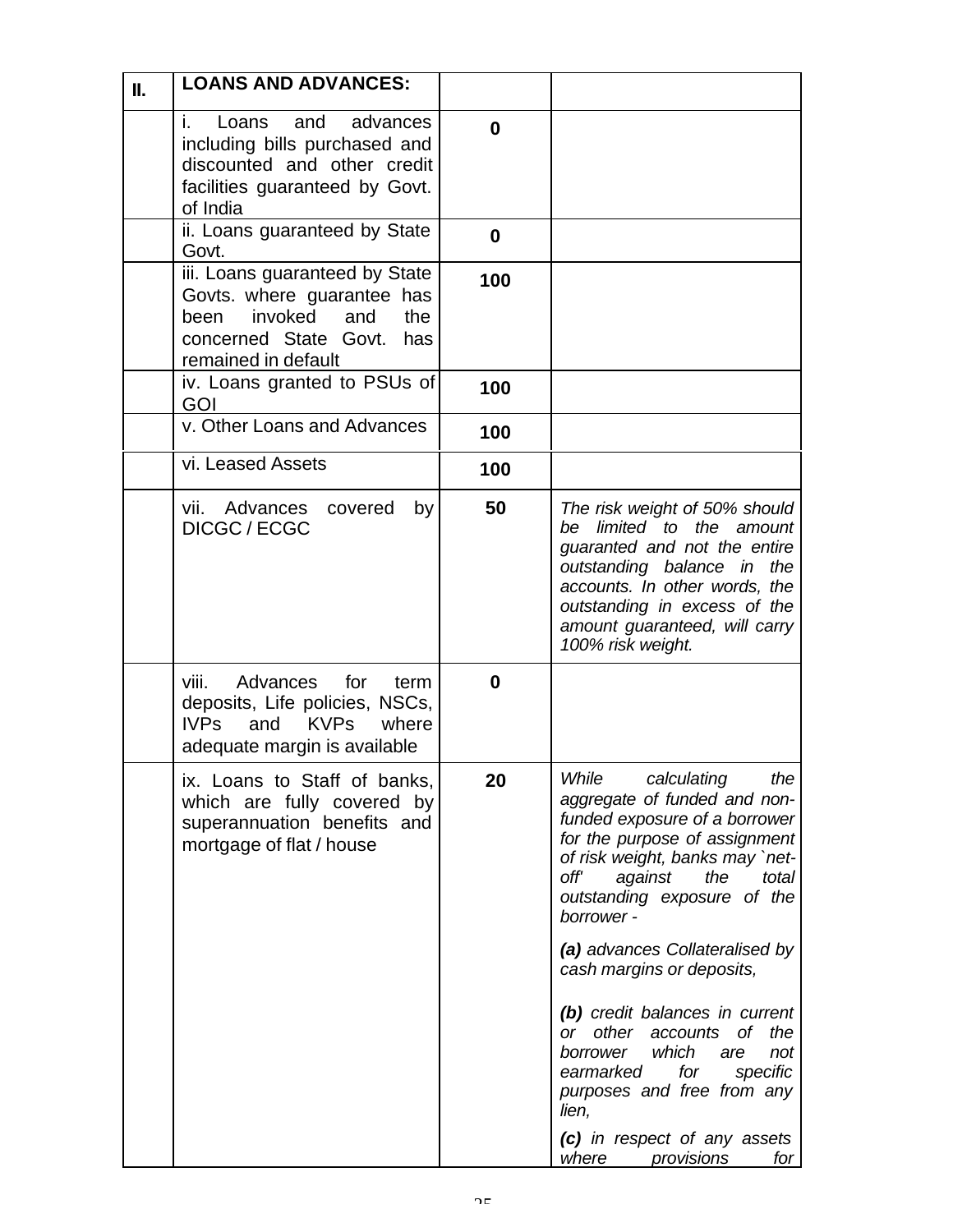|     |                                                                                                                        |          | depreciation or for bad debts<br>have been made,<br>claims received<br>from<br>(d)<br>DICGC / ECGC and kept in a<br>separate account pending<br>adjustment in case these are<br>not adjusted against the dues<br>outstanding in the respective<br>accounts.                                                                                                                                                                                                                  |
|-----|------------------------------------------------------------------------------------------------------------------------|----------|------------------------------------------------------------------------------------------------------------------------------------------------------------------------------------------------------------------------------------------------------------------------------------------------------------------------------------------------------------------------------------------------------------------------------------------------------------------------------|
| IV. | MONEY AT CALL<br><b>AND</b><br><b>SHORT NOTICE</b>                                                                     | 20       |                                                                                                                                                                                                                                                                                                                                                                                                                                                                              |
| ν.  | <b>OTHER ASSETS:</b>                                                                                                   |          |                                                                                                                                                                                                                                                                                                                                                                                                                                                                              |
|     | i. Premises, furniture<br>and<br>fixtures                                                                              | 100      |                                                                                                                                                                                                                                                                                                                                                                                                                                                                              |
|     | ii.<br>Interest<br>due<br><b>on</b><br>Government securities                                                           | 0        |                                                                                                                                                                                                                                                                                                                                                                                                                                                                              |
|     | iii. Accrued interest on CRR<br>balances maintained with RBI                                                           | $\bf{0}$ |                                                                                                                                                                                                                                                                                                                                                                                                                                                                              |
|     | iv. All other assets                                                                                                   | 100      | For other assets, RBI has<br>prescribed 100 percent risk<br>weight barring a few item for<br>which varying risk weights<br>have<br>assigned<br>been<br>depending upon the nature of<br>counterparty such as zero risk<br>weight<br>for<br>Income<br>tax<br>deducted at source (net of<br>provision), advance tax paid,<br>interest<br>due<br>Govt.<br>on<br>securities, accrued interest on<br>CRR balances and claims on<br>RBI on account<br>of Govt.<br>transactions etc. |
| VI. | <b>MARKET RISK ON OPEN</b><br><b>POSITION:</b>                                                                         |          |                                                                                                                                                                                                                                                                                                                                                                                                                                                                              |
|     | Market<br>risk<br>on foreign<br>Ĺ.<br>position<br>exchange<br>open<br>(Applicable<br>Authorised<br>to<br>Dealers Only) | 100      |                                                                                                                                                                                                                                                                                                                                                                                                                                                                              |
|     | ii. Market risk on open gold<br>position                                                                               | 100      |                                                                                                                                                                                                                                                                                                                                                                                                                                                                              |

# **Asset Netting**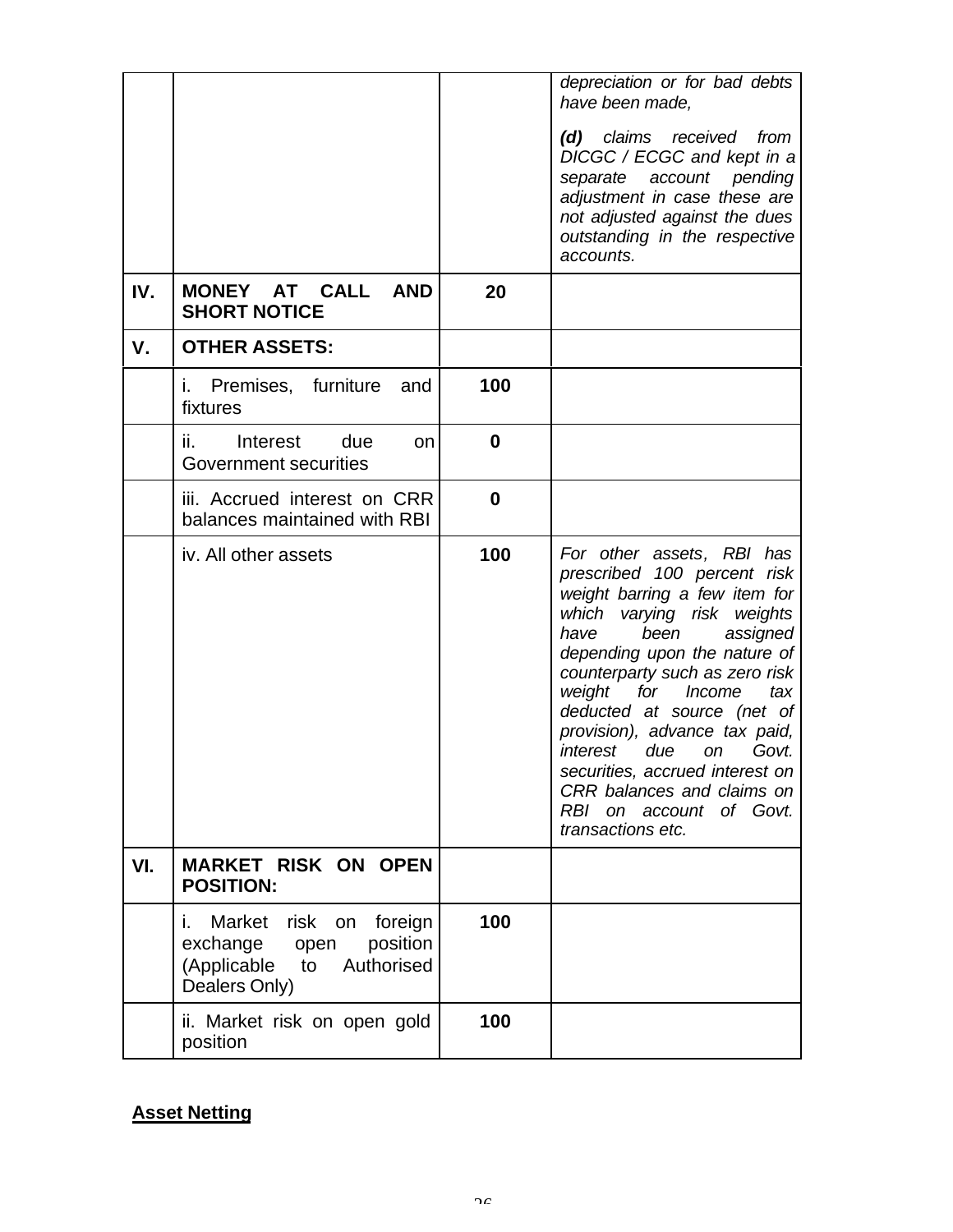- i. Cash margins, including margins of liquid collateral (i.e. bank deposits held as collateral) may be set off against such loans and advances.
- ii. Provisions held for possible loss/value impairment against bad debts/assets may be netted off from such advances/assets.

# **Exclusion**

Bills rediscounted should be excluded from the portfolio of bills discounted and is to be reported as contingent credit exposure under "Acceptances and Endorsements" carrying 20% risk weight.

# **OFF- BALANCE SHEET ITEMS**

Risk weighing for all off-balance sheet items is to be undertaken in two stages first; a conversion factor is applied for arriving at on-balance sheet values. Thereafter, risk weights should be applied to the resultant on-balance sheet values depending upon the counter party.

# **CONTINGENT CREDIT EXPOSURES**

In case of Credit Contingents, the conversion factor to be applied is credit conversion factor (CCF), which produces on-balance sheet values. The on–balance sheet value is then multiplied by the risk weight assigned to the asset to arrive at the risk adjusted value of the exposure.

### **OBS items with 100% CCF**

- (i) Financial Guarantees
- (ii) Acceptances and Endorsements
- (iii) Committed Credit Lines and undrawn balances
- (iv)Transactions / Assets sales with Recourse

### **OBS items with 50% CCF**

(i) Non Financial Guarantees - Transaction-related contingent items (such as performance bonds, bid bonds, warranties and standby letters of credit related to particular transactions).

(ii) Other commitments (e.g. Underwriting, formal standby facilities and credit lines) with an original maturity of over one year.

#### **OBS items with 20% CCF**

(i) Short-term self-liquidating trade-related contingencies (such as documentary letter of credits collateralised by the underlying shipments).

### **OBS items with 0% CCF**

Commitments with an original maturity up to one year, or which can be unconditionally cancelled at any time. Sanctioned but undisbursed / undrawn loans need not be treated as contingent exposures for the purpose of assigning riskweight.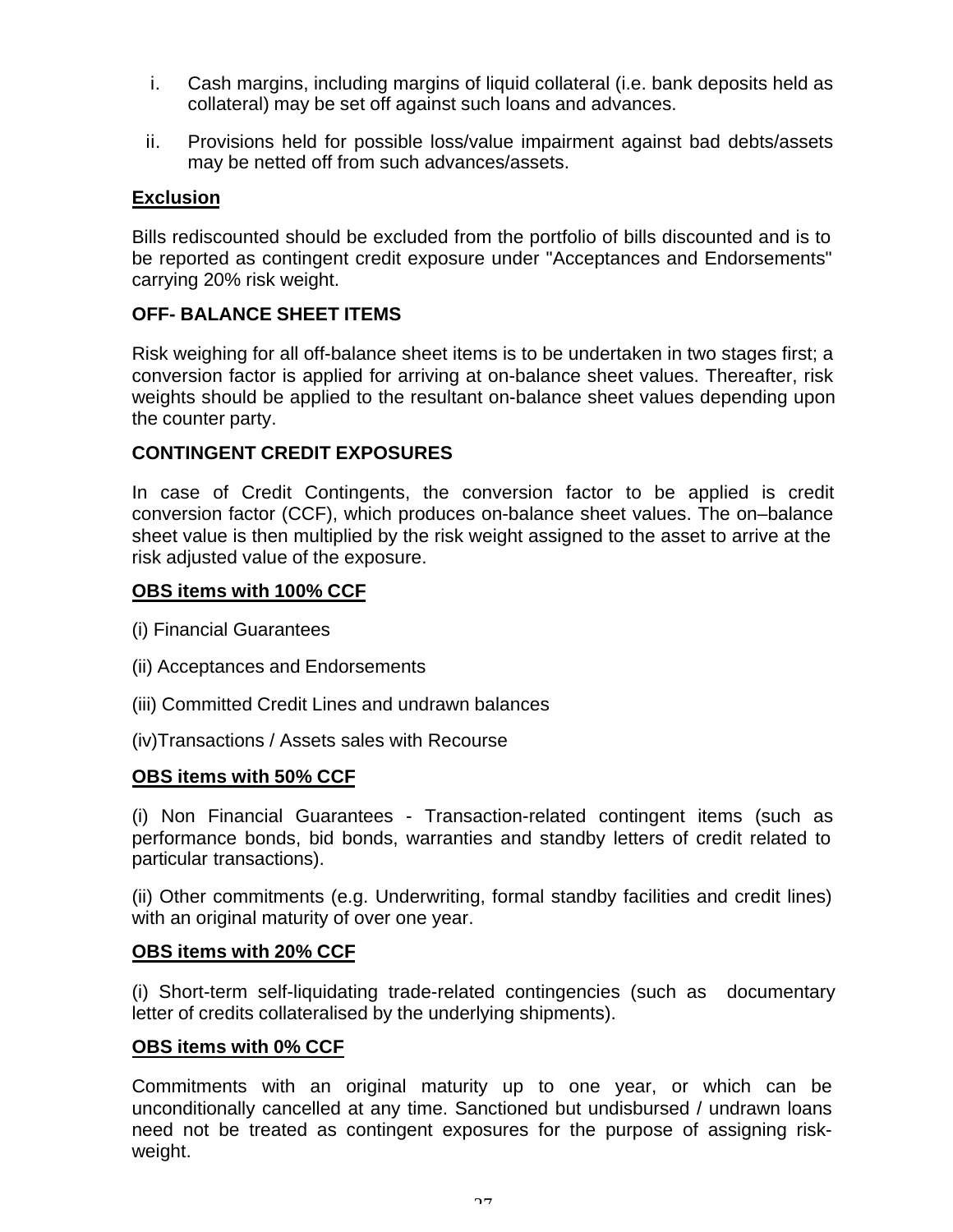## **Acceptances and Endorsements**

Bills of exchange accepted / co-accepted / endorsed by the bank on behalf of constituents are to be reported under this item.

Bills rediscounted with other banks and financial institutions will also be reported under this head.

Letters of credits issued by the bank, not collateralised by documents, confirmations added by the bank to letters of credits as also issued by other bank/s will be reported under this item.

### **Committed Credit lines - undrawn**

Commitments to extend credit for a period longer than one year and irrevocable in nature should be reported. Unutilised credit under overdraft / cash credit limits and loans sanctioned but not disbursed need not be reported.

# **CONTRACTS / DERIVATIVES**

The conversion factor applied varies with the term of the contract (time period) and is applied to the notional principal amount of the contract to arrive at the on balance sheet value of the contract.

As in the case of other off-Balance Sheet items, a two-stage calculation as prescribed below shall be applied.

Step 1: The notional principal amount of each instrument is multiplied by the conversion factor given below:

### **Original maturity Conversion factor**

- Less than one year 2.0 per cent
- One year and less than two years 5.0 per cent (i.e.  $2\% + 3\%)$
- For each additional year 3.0 per cent

Step 2: The adjusted value thus obtained shall be multiplied by the risk weightage allotted to the relevant counter-party as given in Section A.

Risk weights on off balance sheet exposures are assigned on the basis of the counter party

### **Name of Counterparty Risk – Weight (%)**

Government - 0 Banks – 20 Others - 100

### **General:**

The package automatically calculates and populates all totals, sub totals, book values (net) and risk adjusted values once the 'validate' button is activated. In respect of additional risk weights for certain contracts and derivatives with enhanced credit conversion factor based on number of years, the system allows entry of risk adjusted value which is higher than the minimum value. In case the risk adjusted value is below the minimum required value, then the system replaces the same with minimum value once the return is validated.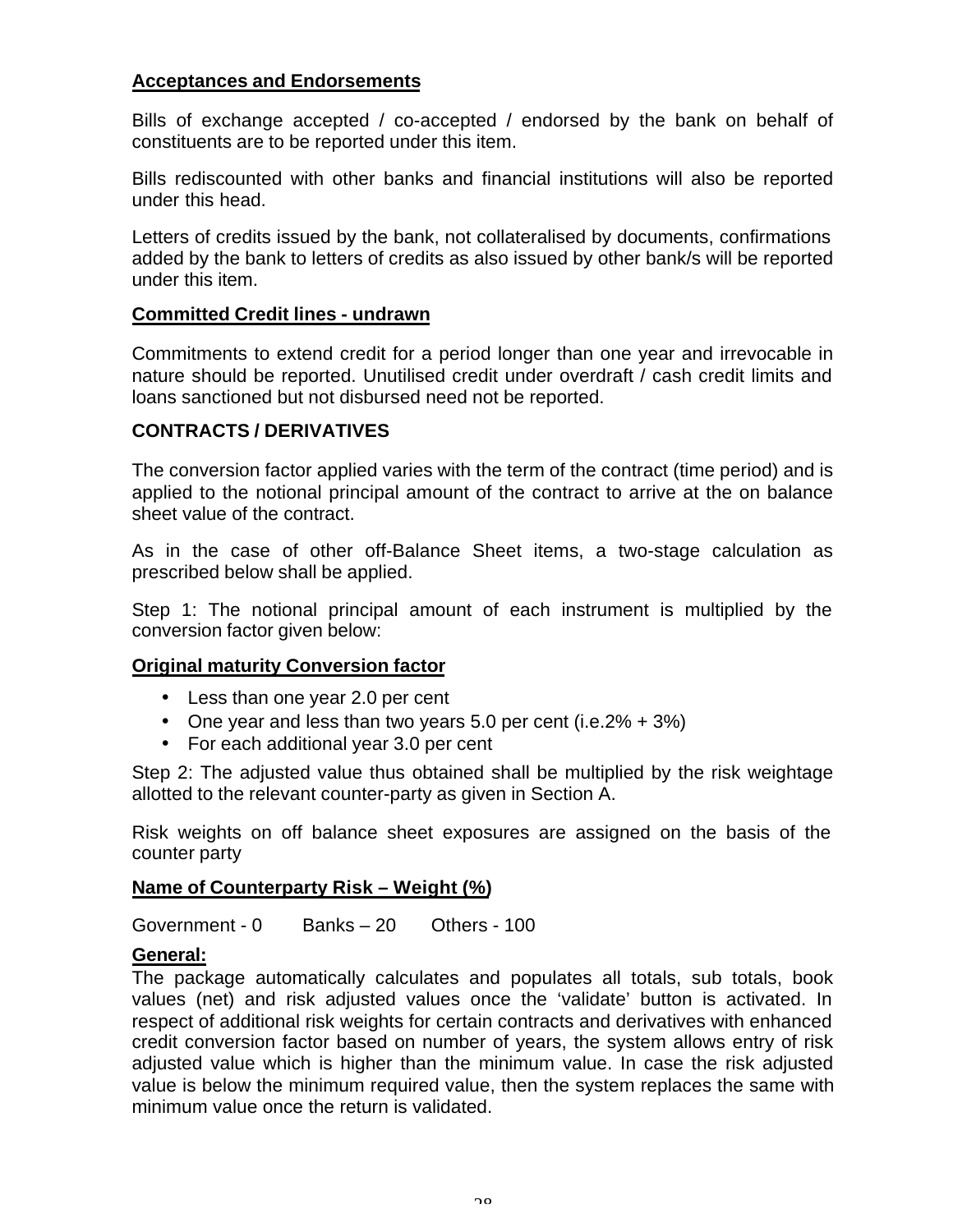# **OSS RETURN VIII – Statement on Bank Profile**

The objective of Bank Profile report is to create and maintain complete "dossiers" on all urban cooperative banks for studies on industrial trends and peer group analysis apart from monitoring progressive changes in the size, portfolios and performance of individual banks.

# **STRUCTURE OF BANK PROFILE**

Bank Profile format is structured in 7 parts viz., Overview, Equity Profile, Financial / Portfolio Structure, Financial Performance, Organisational Profile, Supervisory Profile and Ratio denominators.

### **Reporting Date**

Bank Profile is an annual return and all data is required to be reported as on, and for the year ended 31st March of every year from the **'audited'** financials of the bank.

#### **OVERVIEW**

This constitutes the first part of the Report and gives a broad view of bank's Organisational and Financial Profile.

### **A.EQUITY PROFILE**

#### **Revaluation Reserves**

Revaluation reserves arise from the revaluation of assets such as tangible fixed assets (e.g. bank premises) and fixed financial investments. However, in view of the uncertainty as to their actual realisable value when sold under difficult market conditions or in a forced sale and are also subject to taxation, revaluation reserves are reckoned for "capital reporting and computation" at a discount of 55 percent, i.e. 45 percent of value is only added for inclusion in Tier II capital. Revaluation reserves, as disclosed in the Balance Sheet, are only reckoned for inclusion in capital base in case of banks.

#### **Unappropriated Profit / Accumulated Loss**

Balance of profit (after tax) / loss carried from previous year plus the unallocated surplus / deficit during the year (to which the report pertains) is to be reported. Losses should be reported with a negative sign.

#### **Intangible assets**

Report assets, which have no tangible value, such as preliminary / pre-operative and deferred revenue expenditures and not written off / charged to Profit & Loss Account. Accumulated Losses of previous years and Operating Deficit in current year as reported in Return VII should not be reported here.

#### **Networth**

Paid-up capital + Reserves (Statutory and revaluation reserves) + Unappropriated profits (or minus accumulated loss) - Intangible Assets - Shortfall in provisions for impaired assets – Investment in subsidiaries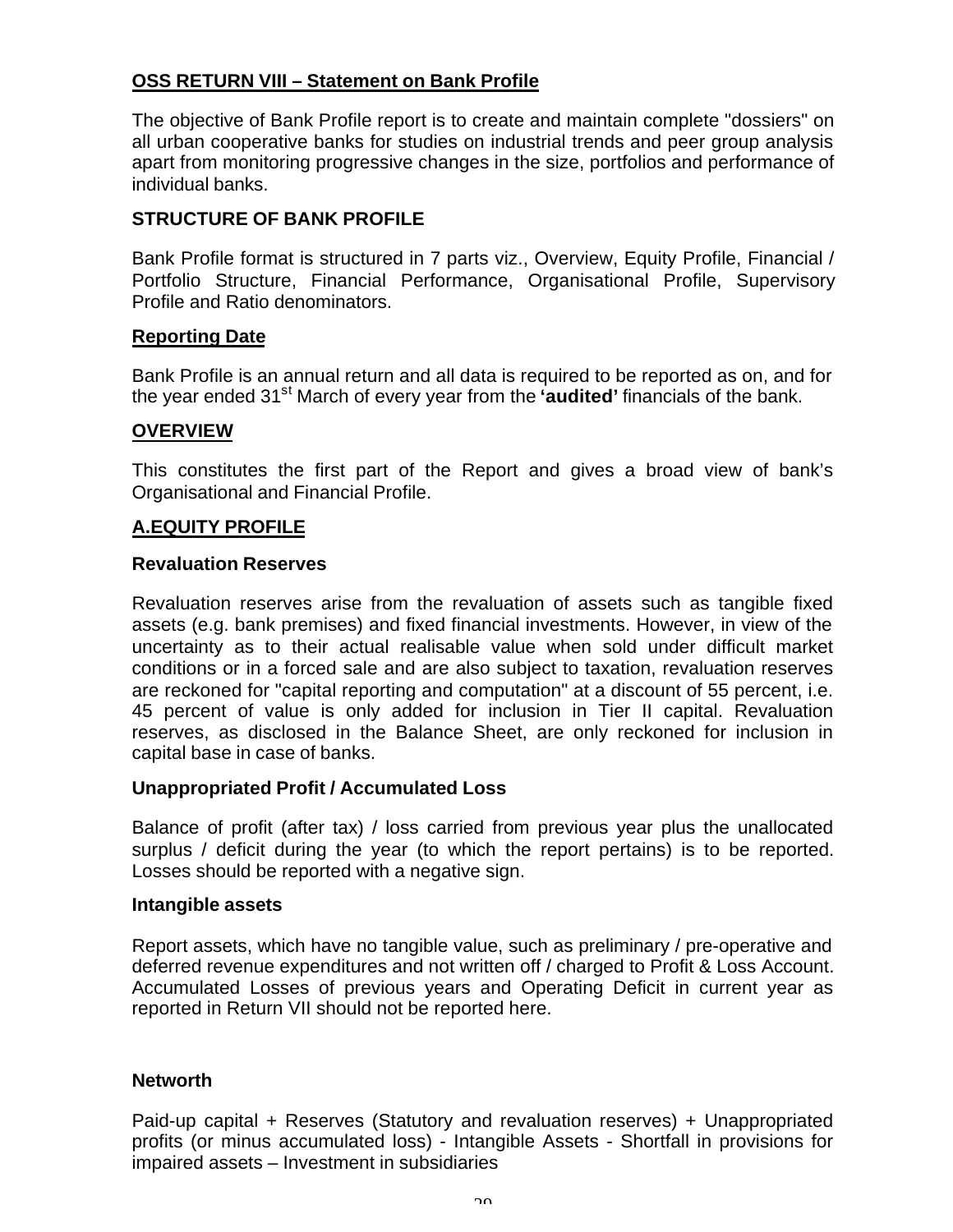# **OWN FUNDS**

Net worth + General Loss Provisions.

## **B. FINANCIAL PORFOLIO STRUCTRE- INVESTMENTS**

#### **Loans and Advances (Gross / Net)**

Both figures should tally with the figures given in Return 1 (ALE).

#### **Equity investments - In Subsidiaries**:

Subsidiary is defined as investments in equity of 51 % and over in a body corporate.

### **C. FINANCIAL PERFORMANCE**

#### **Value Adjustment / Provisions for other (financial) assets**

Extra provision needed in the event of depreciation in the value of investments is debited to P&L account as per circular UBD. No. BSD I. PCB 44 / 12.05.05 / 2000-01 dated  $13<sup>th</sup>$  April 2001. The amount debited to P&L account should be added to provisions (other than general provisions and provisions for credit losses) for other assets for reporting here.

#### **Retained Earnings**

Net Income (PAT) minus Dividends declared.

#### **Performance Ratios**

#### **Average cost of deposits:**

Fortnightly Average of (Customer Deposits + CDs + Bank Deposits) / Interest paid on these deposits during the year.

#### **Average Cost of Funds**

Fortnightly Average of (Customer Deposits + CDs + Bank Deposits + Borrowings) / (Commission, if any,+ Interest paid).

#### **Average yield on Advances**

Interest Received (not accrued) during the year / Fortnightly average of gross loans and advances.

#### **Average yield on Investments**

Interest + dividends received on investments (SLR + Non-SLR) during the year / Fortnightly average of investments.

#### **Average yield on Funds**

(Interest + Dividends earned during the year) / Fortnightly Average of (Loans & Advances + Investments + Cash Funds + Deposits with Banks in India and Overseas).

### **Interest Margin / Spread**